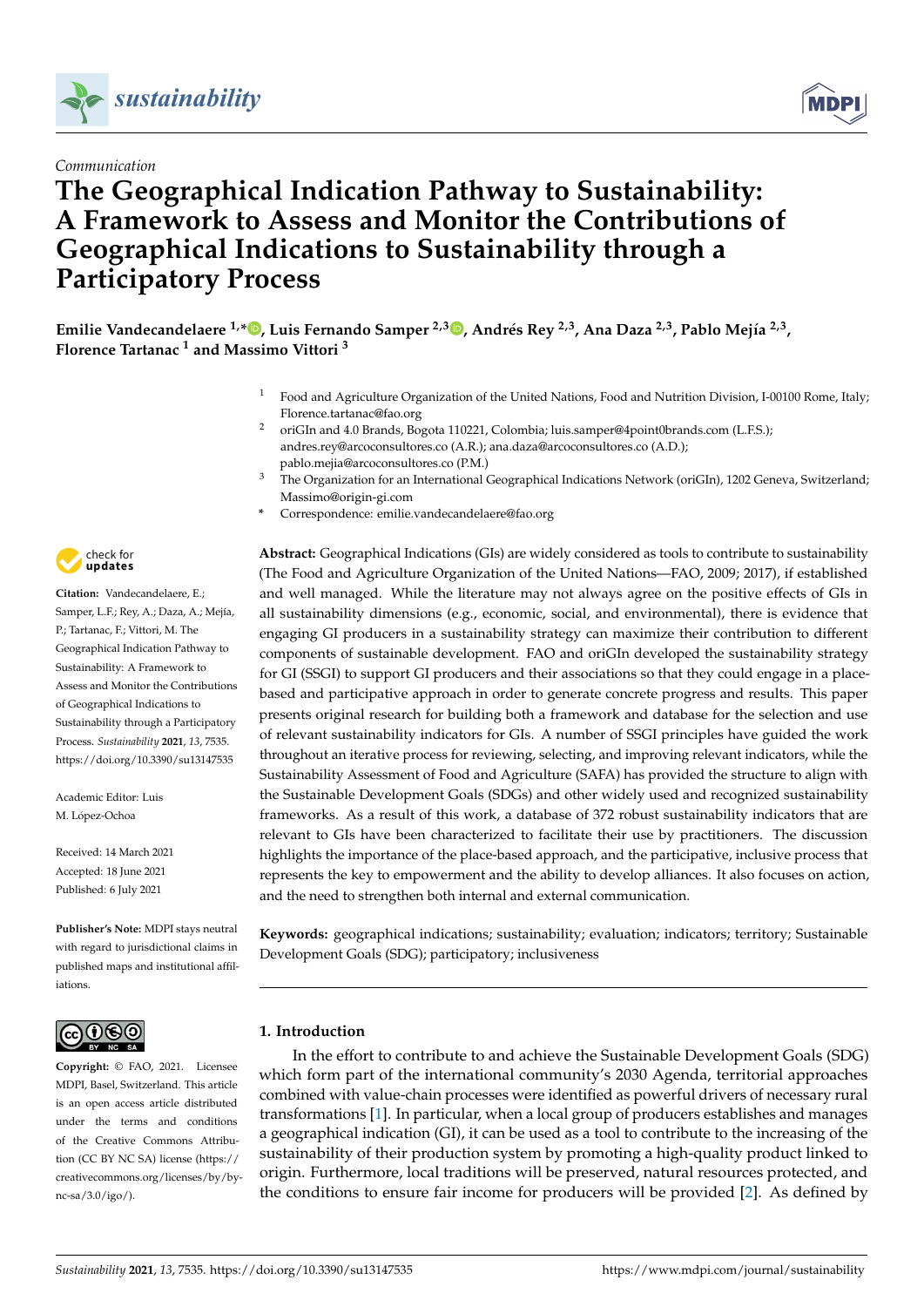the World Intellectual Property Organization (WIPO), a GI is a sign used on products that have a specific geographical origin and possess qualities or a reputation that are intrinsic to that origin [\[3\]](#page-15-2). This intellectual Property Right (IPR) has gained traction among more and more countries, as demonstrated by the increasing number of requests for technical assistance. With the recent entry into force of the Geneva Act of the Lisbon Agreement, which provides countries with an international registration system, the protection of GIs has been moved into the forefront, and increased attention is being placed on how GIs can be used as tools for rural development within national policies.

Literature on GIs illustrates how GIs contribute to various elements of sustainability, in particular in relation to economic and social sustainability  $[4-8]$  $[4-8]$  with references to the preservation of cultural and natural resources as part of local capital [\[9–](#page-16-1)[11\]](#page-16-2). Another way to envisage their positive contribution to sustainability is to consider the provision of public goods, as highlighted in the special issue entitled "Geographical Indications, Public Goods, and Sustainable Development" [\[12\]](#page-16-3). Indeed, GIs provide a foundation to support a basket of diverse local public goods and resources, including territorial reputation [\[13\]](#page-16-4), landscape, natural and food heritage, local culture and know-how, and economic and social effects on the territory (i.e., job creation, income, social cohesion) [\[14](#page-16-5)[,15\]](#page-16-6). Environmental aspects have also gained increased attention, even if we are reminded that GI protection cannot be considered as an environmental tool per se but it can play a positive role in environmental conservation [\[16\]](#page-16-7). The GI literature has also underlined that GIs are not a magical tool and that the local conditions which can influence their establishment and management are crucial to the efficiency and local sustainability of the GI [\[15\]](#page-16-6). These necessary conditions can be summarized as follows [\[17,](#page-16-8)[18\]](#page-16-9): (i) the specific quality linked to origin that is well defined in the specifications (in order to demonstrate intellectual property right and ensure strong market differentiation) [\[19\]](#page-16-10); (ii) the collective action and territorial governance [\[20\]](#page-16-11); (iii) the effective marketing efforts (the GI is effectively used to market the products) [\[8\]](#page-16-0); and (iv) the legal framework and role of the public sector, at least pertaining to the effective protection of GIs [\[7](#page-16-12)[,21](#page-16-13)[,22\]](#page-16-14). Under these conditions, the GI processes have the capacity to support an endogenous approach, as the local community of producers can become primary actors in defining standards. There is a possibility to re-shape relationships along value-chains, in particular international trade, where market players usually impose their requirements on growers [\[23](#page-16-15)[,24\]](#page-16-16). In this regard, GI processes actively enhance local governance, which is recognized as a crucial element in sustainability, to the point of being defined as the fourth pillar of sustainability in the FAO framework "Sustainability Assessment for Food and Agriculture Systems" [\[25\]](#page-16-17).

Analysis of the contribution of GIs to sustainability reveals further issues. First, most producers are either not aware of the capacity of GI processes to contribute to sustainability or they lack the capacities to integrate all sustainability elements into the management of their GI system. Second, GI processes may also have negative externalities on their territories [\[26\]](#page-16-18), especially when the perspective of local producers has not been integrated into the processes [\[27\]](#page-16-19). Therefore, engaging GI producers in a sustainability strategy could help reducing negative externalities, when they occur, and maximize the contribution of the GI scheme to sustainable development.

Aware of both the potentialities and the challenges regarding the contributions GI processes make to sustainability, both FAO and oriGIn have collaborated since 2016 to support GI producers, defined here as all value-chain actors involved in the production of the final GI product, to develop their own bottom-up GI sustainability strategy. The Sustainability Strategy for GIs (SSGI) has been endorsed by oriGIn's membership since 2017 and aims to support the engagement of producers in a strategy that will result in sustainability by traversing a roadmap through the following stages: Prioritize, Assess, and Improve, with a transversal component on Communication [\[28\]](#page-16-20) (see Figure [1\)](#page-2-0).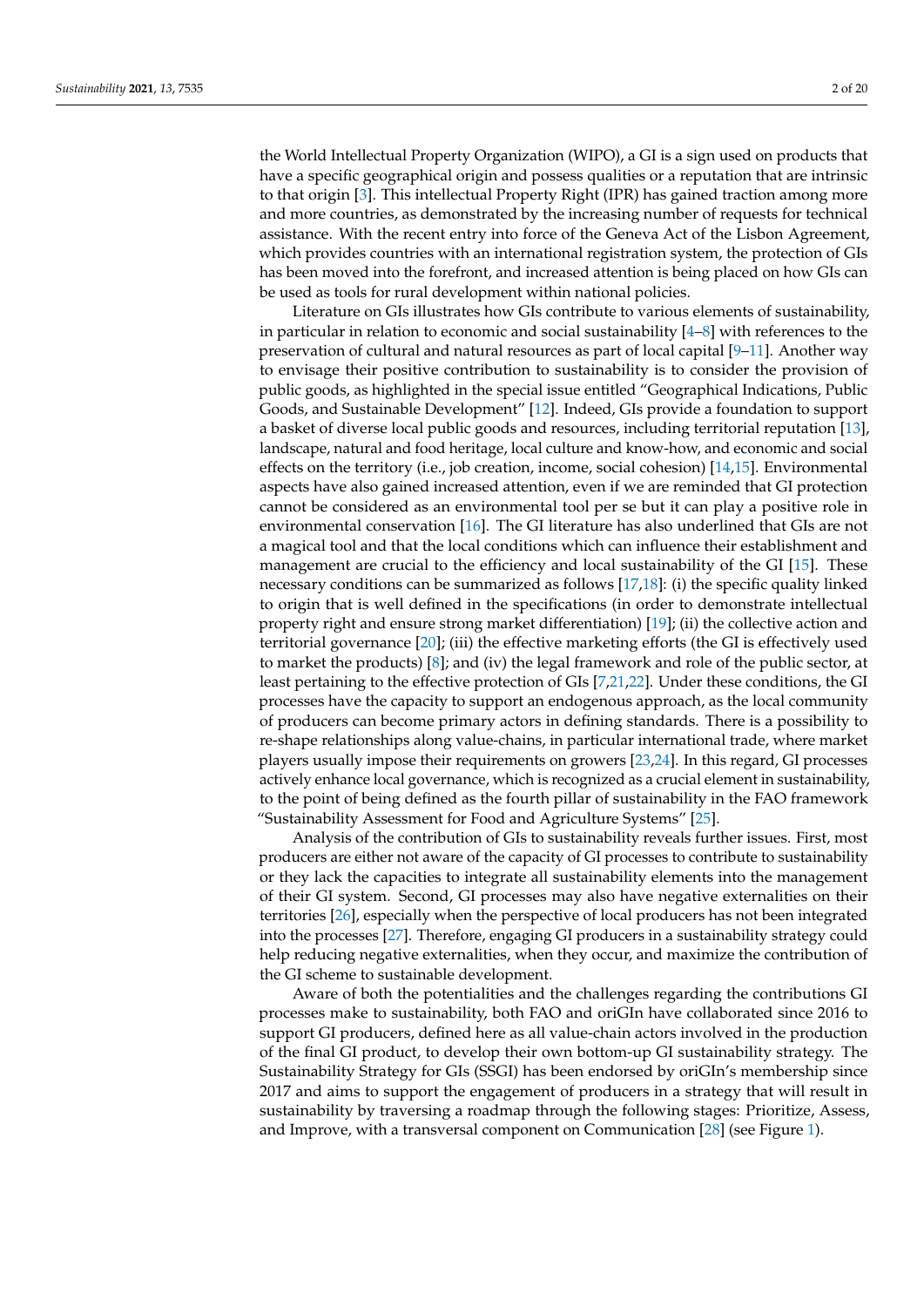<span id="page-2-0"></span>

**Figure 1.** The roadmap for the strategy on GI sustainability and its four components. **Figure 1.** The roadmap for the strategy on GI sustainability and its four components.

From this viewpoint, it is crucial to provide the appropriate tools for GI producers in From this viewpoint, it is crucial to provide the appropriate tools for GI producers in order to permit them to become aware of the issues related to sustainability and to agree order to permit them to become aware of the issues related to sustainability and to agree on priorities (Prioritize), from where they can assess the current situation (Assess) and define their action plan to address the issues and increase their sustainability performance define their action plan to address the issues and increase their sustainability performance (Improve). Throughout this path, communication is crucial for both internal management (Improve). Throughout this path, communication is crucial for both internal management and externally for public information. A major difficulty for this process is the ability to and externally for public information. A major difficulty for this process is the ability to approach the sustainability of GIs in a comprehensive manner, as the literature on GIs is approach the sustainability of GIs in a comprehensive manner, as the literature on GIs is usually focused only on certain elements of sustainability. Although some research has usually focused only on certain elements of sustainability. Although some research has begun to consider a comprehensive approach to the assessment of the sustainability of begun to consider a comprehensive approach to the assessment of the sustainability of GIs, GIs, in particular the Strenght2Food project (S2F) [29], not many sources provide a holistic in particular the Strenght2Food project (S2F) [\[29\]](#page-16-21), not many sources provide a holistic view.

Sustainability assessments are complex processes and require time and capacities. In the framework of the SSGI, the question is whether a comprehensive approach to GI sustainability (i.e., prioritizing issues and assessing and improving GI sustainability) can be accessible to GI producers as part of the endogenous development and place-based approach, which are at the heart of the GI processes to contribute to sustainability. The aim of this paper is twofold:

- To review and compare the existing frameworks for sustainability, which could apply to GI specificities in order to identify and extract the principles and components for a<br>the could applicate the could applicate the principles and components for a tailored framework supporting the SSGI.
- To propose an original approach for the assessment of GI sustainability and a susto propose an original approach for the assessment of GI stastantiasinty and a sus-<br>tainability indicator database for GIs that preserves the endogenous development For proposed and a sustainability and a subset of GI sustainability and a susapproach to sustainability through a place-based and participatory process.<br>
approach to sustainability through a place-based and participatory process.

Apart from this introduction, the paper is structured as follows. The Section 2 presents a follow of the headded on ELO, explaining the five main principles of the Section and the vork on indicators and related guidelines. Section [3](#page-5-0) discusses the process that explaining the literature of the creation of a robust and integrated sustainability indicator database on GIs. The Section [4](#page-7-0) (Results) includes a brief description of the structure of the database with a broad overview of the attributes assigned to each indicator. The discussion (Section [5\)](#page-11-0) highlights a few insights related to the originality of the framework (i.e., place-based, participative and inclusive, and focus on action). The concluding remarks can be found in the Section [6.](#page-14-0)  $h_{\text{eff}}$  insights related to the framework (i.e., place-based, para-based, para-based, para-based, para-based, para-based, para-based, para-based, para-based, para-based, para-based, para-based, para-based, para-based, p a review of the literature on GIs, explaining the five main principles of the SSGI that have

# <span id="page-2-1"></span>2. State of the Art and the Principles of a Place-Based and Participative GI **Sustainability Assessment**

#### *2.1. Specific Contribution to Sustainability of GI Processes*

What emerges from the previously mentioned literature is a variety of specificities that can be combined so that GI processes contribute to sustainability and produce public *2.1. Specific Contribution to Sustainability of GI Processes*  goods. Some particular topics draw our attention.

Among public goods, biodiversity is of increasing attention in relation to the resilience of agri-food systems in the context of climate change. Similar to the other environmental component, only the producers' awareness regarding local biodiversity and their capac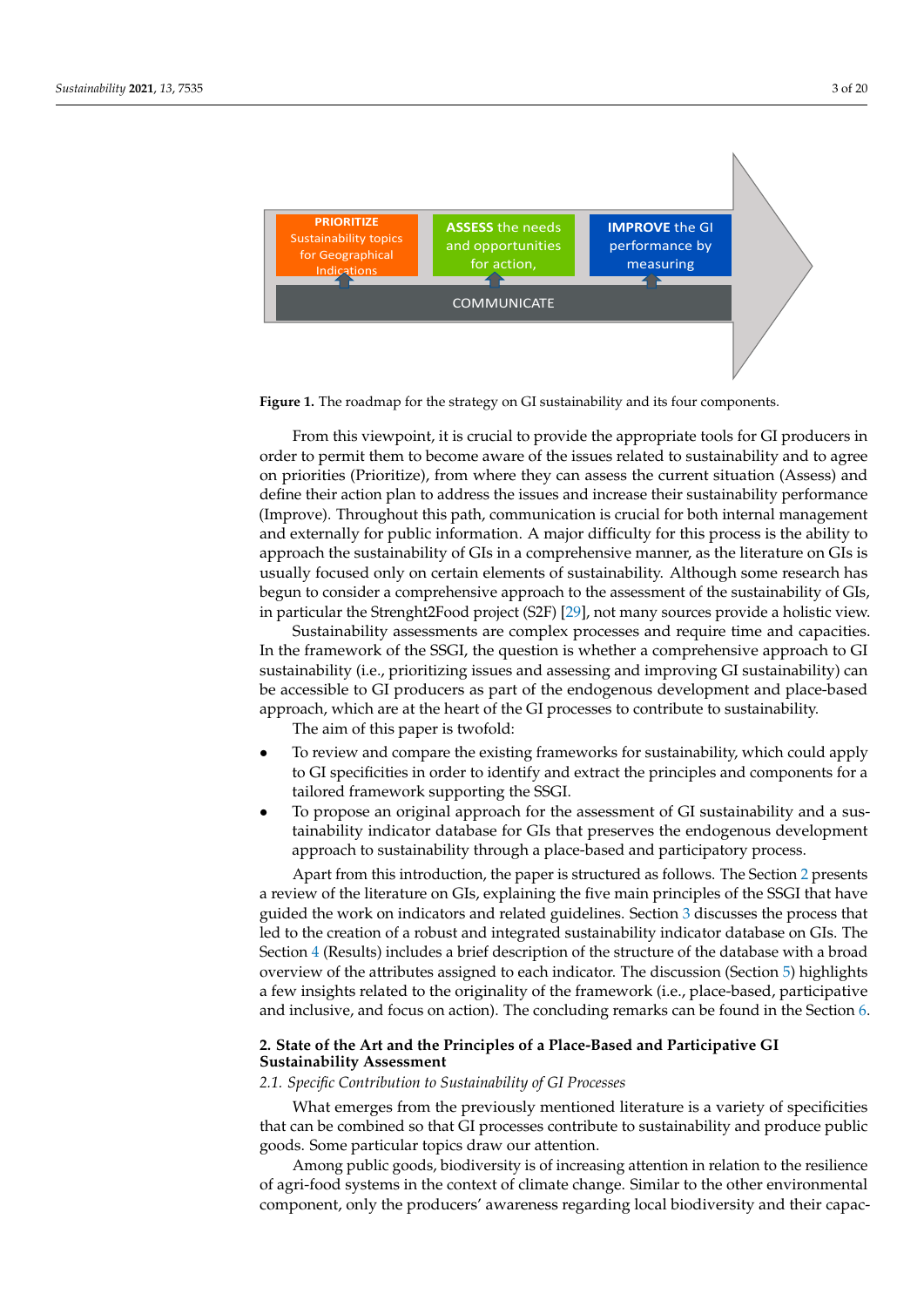ity and willingness to preserve it can produce positive effects and, in this case, product specifications can represent a powerful tool to preserve and even enrich local biodiversity [\[26](#page-16-18)[,30](#page-16-22)[–34\]](#page-17-0). Another public good that gains increased attention relates to diet diversity and nutrition [\[35\]](#page-17-1), whose effects can not only be observed at the territorial level. The importance of traditional diets in nutrition and health is not recent [\[36–](#page-17-2)[38\]](#page-17-3) but focusing on GI products as a tool to address malnutrition has been ignored until today, perhaps because many of the most famous GIs belong to the wine and spirits and fatty or salted products categories. However, comparing a GI product to the standard product of the same category brings interesting insights because of various mechanisms such as the link to origin [\[39](#page-17-4)[,40\]](#page-17-5), the interest in the health aspects of fermented products [\[41\]](#page-17-6), or the NOVA classification of foods that recognizes the nutritional advantages of unprocessed or minimally processed foods against those that have been ultra-processed [\[42\]](#page-17-7).

Governance is another key topic, and represents the key factor in the success of achieving scale in terms of sustainability improvements. Governance is addressed in two ways in the literature on GIs. One approach is to focus on the value-chain with governance to access markets and to ensure the fair redistribution of added values [\[6,](#page-16-23)[43](#page-17-8)[–45\]](#page-17-9). The other approach looks at territorial governance, taking a broader view of its scope and impacts. This allows for the coordination of social learning with external actors, public authorities or other sectors within and outside the territory [\[46\]](#page-17-10). Governance is a crucial aspect in attaining efficiency of protection, rural development, and sustainability (both in terms of the long-term approach and being multifunctional) [\[47–](#page-17-11)[50\]](#page-17-12). It also facilitates endogenous innovation processes and trajectory in a territory [\[51\]](#page-17-13). Finally, recognition is accorded to the potential institutional role that GIs can play in food system governance and rural development policies at a larger scale, both regional and national [\[52\]](#page-17-14). Of interest is the recent notion of "reflexive governance" applied to GIs when using agroecology principles as a comprehensive framework to analyse the contributions GIs make to sustainability [\[53\]](#page-17-15). Reflexive governance is the result of cognitive procedures and feedback to influence actors' beliefs, norms and perceptions which, as mentioned by Owen et al., are "critical for diverse stakeholders in a given space to "feel" collectively attached to a shared problem and future" so as to ensure transition towards greater sustainability. This approach highlights another key element of sustainability, namely the possibility of being a pathway to improvement rather than just a state or standard to reach. From this perspective, it makes more sense to monitor the progress made on a regular basis and in comparison to a baseline.

## *2.2. Evaluation of GI Impacts*

There are important insights in the literature related to the evaluation of GIs, mostly in relation to economic results [\[54–](#page-17-16)[60\]](#page-18-0). Economic impacts are particularly important to ensure the viability of GIs and to provide interested legislators, donors, or development agencies evidence that will stimulate them to invest in this driver of rural development [\[17\]](#page-16-8). Economic impacts are also the primary motivation for producers to engage in the GI process, even if the impacts on social and environmental dimensions are also considered as part of the "territorial impact" [\[61\]](#page-18-1). Studies evaluating the impact of the use of GIs either a diachronic approach (i.e., before and after GI registration) or a synchronic approach (i.e., a comparison of two similar products, one with a GI and the other without). The choice of method often depends on the availability of necessary data, which is often scarce (especially in developing countries). Quantitative methods are often preferred in these approaches in order to provide precise data that can be analysed by employing statistical methods and used for comparisons. Qualitative methods are used in complementarity to provide an in-depth understanding of attitudes and behaviours, and tend to be more participatory and reflective [\[62\]](#page-18-2). Nevertheless, demonstration of the net benefits of GIs is relatively sparse. Again, it is difficult to generalize results that vary significantly between one case and another, in their contexts, in the modalities of their establishment, in the strength of local institutions and, in particular, in the commitment and efforts of all actors in the GI value chain and the stakeholders involved. A common limit revealed in the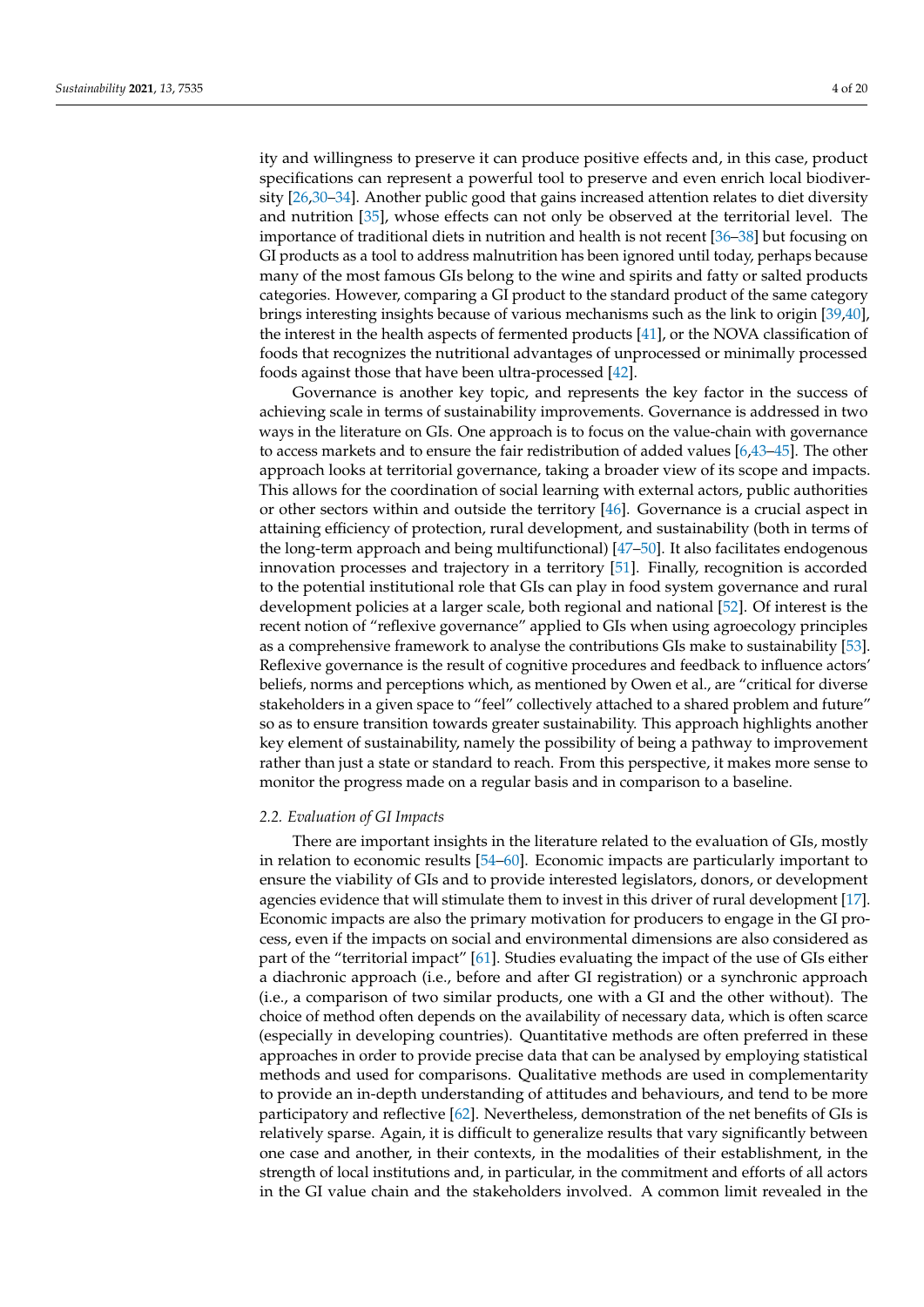evaluations, whatever their focus, is the difficulty in establishing a clear "chain of causality" that links the GI to the measured effect [\[62\]](#page-18-2) and to separate the impact of the GI from other factors such as technological advances, quality control, advertising, or policy dynamics [\[63\]](#page-18-3). Indeed, many factors, events, strategies and human stories are interconnected with GI development, from the first idea discussed within the local community to GI registration and ongoing management. Actually, assessing sustainability as a whole is even more complex as it requires a holistic approach engaging broad multi-criteria assessment so as to cover the many dimensions of sustainability, while bearing in mind that any large set of indicators will still be a simplification of reality (if not a projection of the evaluator's mindset) [\[64\]](#page-18-4). To allow for the correct balance between a manageable number of indicators and simplification, the choice of meaningful indicators is crucial, depending on the focus and general objective. On the one hand, the objective could be to help a system monitor progress by defining integrated indicators that are specifically adapted to the particular system (for example, when assessing the quality and sustainability of small-scale systems) [\[65\]](#page-18-5). An opposing approach is to build a generic grid with various sets of indicators that can be applied similarly in different systems in order to allow for comparison. This is the case of the Strenght2Food project (S2F), which assesses the sustainability of various quality schemes (e.g., GI and organic), building on 23 shared indicators [\[29\]](#page-16-21). The definition and implementation of such a framework illustrates the importance of selecting the right balance of meaningful indicators, while also taking into account feasibility (in terms of time, resources, data availability, and capacity to interpret the quantity of data). Another difficulty in sustainability assessment is the evolution of the system as soon as it has been studied, since the influence of the system provoked sheds light on its components and values. All these elements support the preference within the SSGI to focus on a sustainability pathway which evolves and can be monitored on its own in its own grid of indicators, rather than being compared with different situations. A specific grid also allows for better understanding of the trade-off inherent in complex decision-making processes. Explicit consideration of a trade-off at the beginning of the process, where there are clear acceptability criteria, is an important component of sustainability assessments [\[66\]](#page-18-6).

# *2.3. Principles to Guide the SSGI*

Learning from the literature about the specific contribution of GIs to sustainability and impact assessment, the following principles have been defined to guide the development of a framework with relative indicators in the framework of the SSGI (Box [1\)](#page-5-1) [\[67\]](#page-18-7).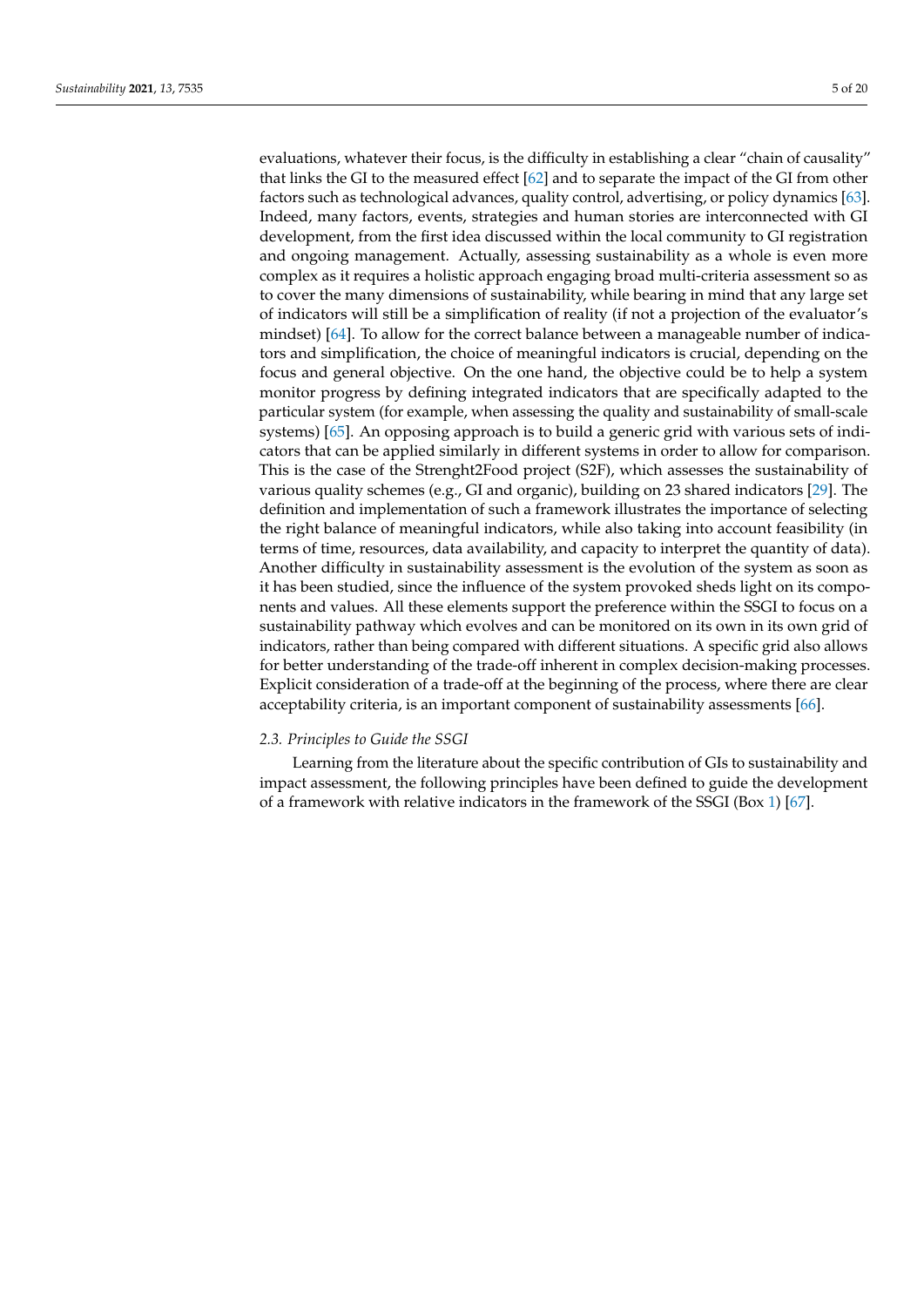**Box 1.** Principles of the sustainability strategy for GI.

**Sustainability is a pathway and not a state:** Thus, it is envisaged as a continuous improvement process. Rather than an approach with certain thresholds that categorize a state of sustainability, the SSGI aims to empower GI organizations by choosing relevant goals based on their own priorities relevant to their contexts. This principle implies that the priorities and actions of GIs must be evaluated regularly. The priorities may change in an evolving world where new challenges to sustainability arise continuously, whereas the effectiveness of sustainability initiatives undertaken must be constantly analysed through iterative processes.

**A place-based framework adapted to GI specificities:** GIs are intrinsically linked to their territory of origin, including to natural and cultural dimensions. It is therefore crucial to recognize the importance of the local resources and conditions for GI impacts. Such local anchorage is also the foundation for an extended territorial strategy, building on GI governance. For the framework, this implies: (1) the recognition of governance as a driver of sustainability; (2) the need to provide a list of indicators within which GI stakeholders can select the most appropriate to their specific systems, including cultural and natural dimensions and biodiversity; and (3) the need to combine indicators at farm, value chain, and territorial level.

**Inclusiveness and participatory process:** GIs are voluntary and collective endeavours involving different producers through participative processes. Bottom-up approaches are considered to be more effective in the long term and it is important to envisage local consultation and engagement of producers and allies so that shared priorities and goals are defined, creating the stakeholder dialogues necessary for future cooperation. All GI systems and organizations should be able to engage in the strategy of sustainability. Therefore, the framework should support several types of GIs where there may be different degrees of maturity of the organizations, resource capacity, and knowledge bases for sustainability requirements. In this sense, GI organizations should be able to undertake their sustainability analysis without incurring significant expenses and without facing barriers related to capacity or resources. Additionally, and taking into account possible limits to access to information, self-assessment is considered.

**A sound and operational approach:** Sustainability is a complex matter that needs a solid scientific approach to avoid greenwashing. Sustainability is about commitment, and engaging in sustainability means acknowledging the challenges and mistakes that require concrete initiatives and actions. Therefore, the framework must benefit from academic work and concrete experience of sustainability in order to be operational and facilitate actions. At the same time, many frameworks already exist and some are well recognized. Thus, the SSGI must be consistent with other recognized sustainability frameworks, not only to ensure that it is solid and robust and combines different types of indicators (e.g., qualitative/quantitative, subjective/objective) but also to allow bridges between the frameworks and indicators used by other value chain actors and potential allies. This will avoid duplication, and provide a common ground for an enhanced and necessary dialogue among stakeholders or possible allies for devising new policies and initiatives.

<span id="page-5-1"></span>**A collective and individual exercise where cooperation is key:** A collective sustainability path is built on the sum of the different individual paths from each GI stakeholder along the value chain. It is important to have both individual and collective indicators to look at both the value-chain and territory levels. No single stakeholder can confront all sustainability challenges. Indicators and initiatives can also be added as a result of alliances that can be developed on strategic topics with relevant specialists, governments, or value chain actors. Both cooperation that initiates within the GI organization and extends with allies and individual engagement are crucial. The framework must be adapted for the use at both levels in order to support processes of internal engagement and external alliances, and to be used for the implementation of collective and individual sustainability strategies.

## <span id="page-5-0"></span>**3. Materials and Methods**

In line with the SSGI objectives and principles defined, the research opted for the development of a framework including an integrated set of relevant indicators for GIs and the necessary guidelines to facilitate the understanding of local issues, definition of priorities, assessment of the selected priority topics, monitoring, and improvement of the particular GI system in relation to its sustainability performance. The methodology builds on the aforementioned SSGI principles, which have guided the work throughout an iterative process for reviewing, selecting, and improving relevant indicators, along with a process that can be categorized by the following main steps.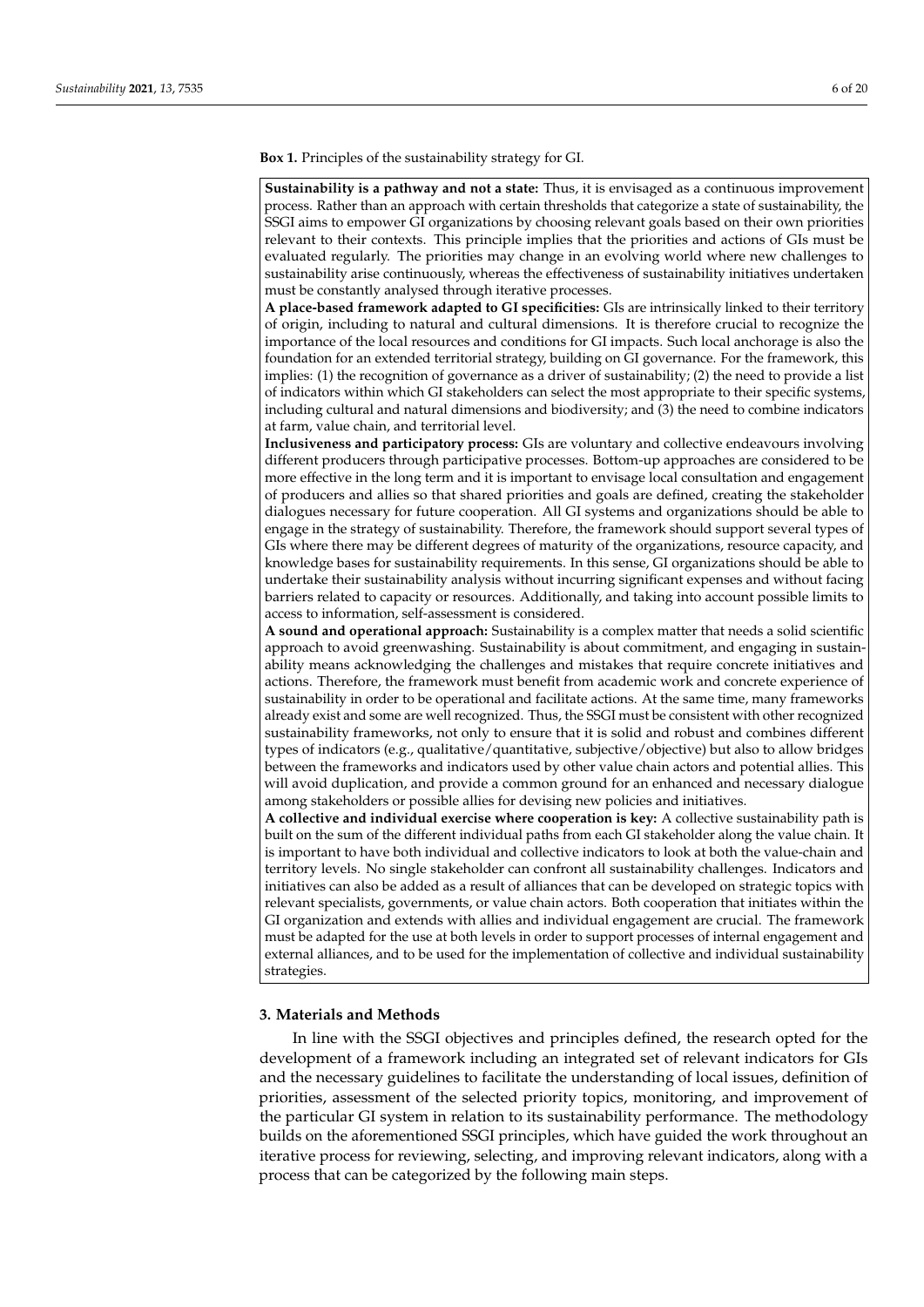# *3.1. Identification of the Framework Foundations*

Primary background research was conducted in order to understand the fundamental sustainability requirements, including those defined by market actors. The Sustainability Assessment of Food and Agriculture (SAFA) [\[25\]](#page-16-17) was benchmarked against the SDGs [\[68\]](#page-18-8), sustainability requirements from the market, and commonly used disclosure standards (GRI, Global Reporting Initiative and SASB, Sustainability Accounting Standards Board [\[69](#page-18-9)[,70\]](#page-18-10)). SAFA was selected as the best foundation for GI sustainability in terms of credibility (SAFA is backed by the United Nations with multi-stakeholder support; it is science-based with well-developed tools), structure and taxonomy (topics considered), value chain coverage (all agricultural and food sectors included, with a good fit across the value chain while the producer level is emphasized), alignment with SDGs, and frameworks used by key brands and retailers. SAFA guidelines are recognized among the relevant global initiatives to assess the sustainability of farms, farming systems, and supply chains, starting with a precise definition of "sustainability", and to facilitate comparability of the results [\[71\]](#page-18-11). Its flexibility in application (it can be completed with additional criteria and indicators) and applicability to GIs has been also recognized, with the inclusion of relevant topics (governance, culture and traditions within the social pillar, or food quality and biodiversity).

### *3.2. Review of Pre-Existing and Relevant Indicators*

A review of reputable initiatives and key sustainability indicators was conducted on recognized sources in the area of agriculture and food sustainability. The overall goal was to guarantee that the initial set of indicators were as broad as possible in order to cover all key characteristic of GIs. In particular:

- Covering three levels of interest: local producers (farm, enterprise and/or operation/processing unit), value-chains, and territory;
- Ensuring different modalities for data collection, including self-assessment in given circumstances to facilitate an inclusive and bottom-up approach;
- Combining different types of indicators (e.g., individual or collective, objective/subjective, quantitative/qualitative, levels of complexity and cost for data collection, etc.)

Initially a total of 84 possible indicator sources were compiled that can be categorized as follows:

- General methodology and guidelines for sustainability assessment [\[64](#page-18-4)[,66](#page-18-6)[,72,](#page-18-12)[73\]](#page-18-13);
- Anchors for the database related to SDGs and SAFA [\[25,](#page-16-17)[68](#page-18-8)[,74–](#page-18-14)[78\]](#page-18-15);
- Specific frameworks related to agriculture and food topics: sustainable agriculture and value chains [\[79–](#page-18-16)[81\]](#page-18-17), agroecology [\[82](#page-18-18)[,83\]](#page-18-19), climate change and resilience [\[84\]](#page-18-20), nutrition sensitive agriculture [\[85\]](#page-18-21);
- GI specific sustainability assessment [\[86–](#page-19-0)[88\]](#page-19-1);
- Downstream market frameworks [\[69,](#page-18-9)[70,](#page-18-10)[89](#page-19-2)[–91\]](#page-19-3);
- Sources associated with measurement of specific topics: carbon footprint [\[92\]](#page-19-4), water footprint [\[93\]](#page-19-5), biodiversity [\[94\]](#page-19-6), social dimension [\[95,](#page-19-7)[96\]](#page-19-8), fair trade practices [\[97\]](#page-19-9), and empowerment of women [\[98\]](#page-19-10);
- Additional indicators from specific certification approaches [\[99](#page-19-11)[–104\]](#page-19-12); and
- Specific agricultural sectors [\[89](#page-19-2)[,105](#page-19-13)[,106\]](#page-19-14).

The review resulted in a list of 543 indicators, among which 23 indicators were specifically created, and 79 indicators were inspired from different sources to tackle specific angles (in particular in the governance pillar). Other set of indicators (28) relate to the "private sector contributions to SDGs" (FAO contribution building on the United Nations Conference on Trade and Development (UNCTAD) indicators), and specific indicators were created to cover the sub-theme of health and nutrition in the social pillar.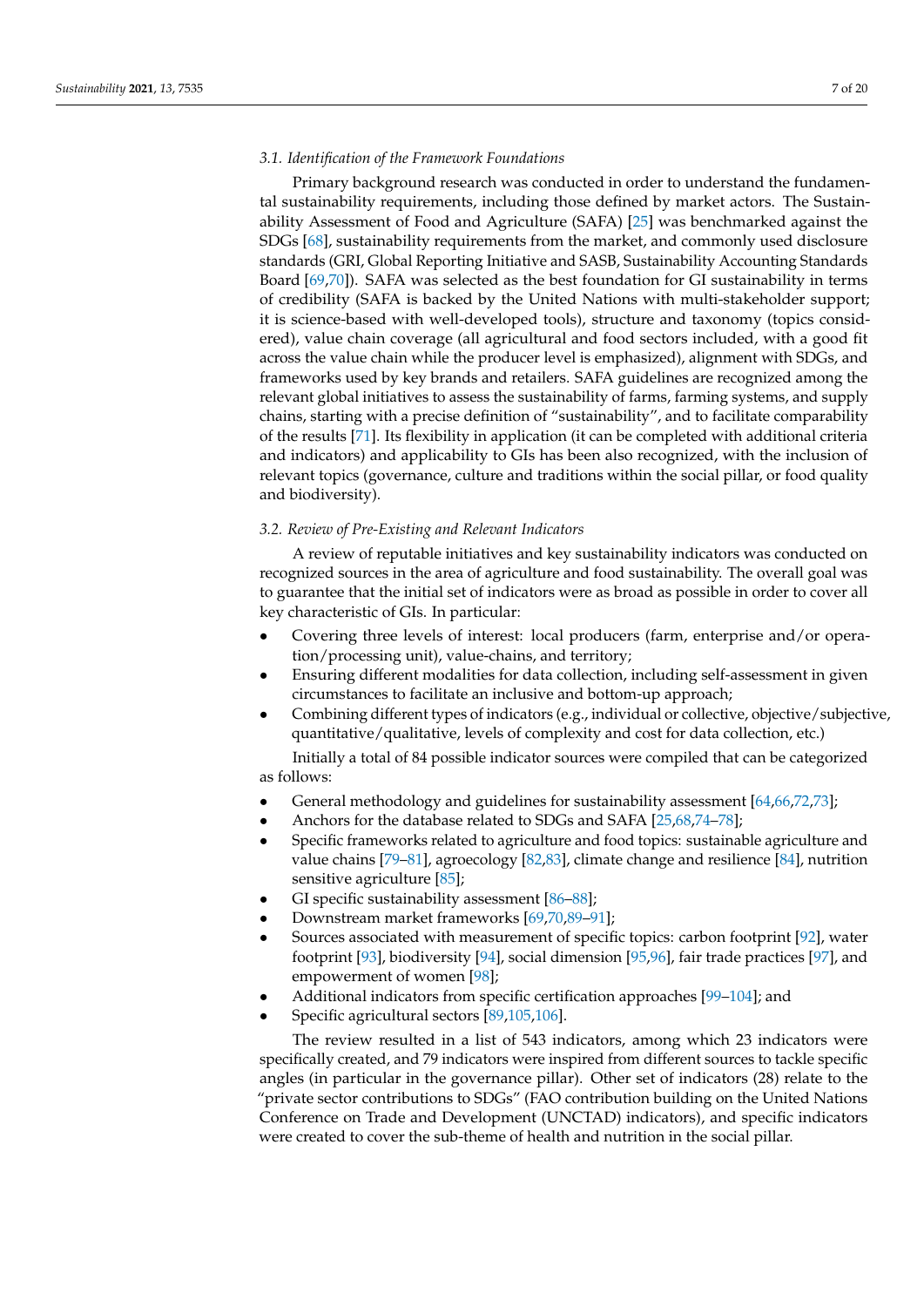# *3.3. Consolidation of SAFA Structure and Taxonomy*

Based on the previous exercise, the original SAFA structure was complemented with additional themes and sub-themes. Then, a process of consolidation led to a more operational reclassification with a balance between the different pillars and themes regarding the number of indicators in order to ensure a good mix between subjective and objective indicators. Indicators were also reviewed according to the topics and subtopics in the database. In this sense, some indicators were moved to other sub-themes. In totally, 31 indicators were reassigned to different sub-themes.

## *3.4. The Characterization of Indicators*

Once structured vertically within the four SAFA pillars, themes, and sub-themes, the work concentrated on the horizontal structure with the characterization of each indicator. In addition to the source, the columns were designed to characterize each of the indicators, in particular its applicability (i.e., whether it can be applied to different GI sectors and contexts) and detailing its relation to other sustainability frameworks and key sustainability certification schemes used in agriculture. The characterization also reflects proportionality in order to better measure the effort in relation to the size of the operation, both from a collective and individual perspective. The initial "vocation" of each indicator was also determined (i.e., whether it is primarily designed for internal process and management or oriented to external communication). Finally, some key indicators were highlighted for a number of sub-themes. These indicators might be considered default indicators for their respective sub-themes, as they are frequently used for the better understanding of the performance by a number of sources, frameworks, and organisations. The criteria used to define these default indicators also included the importance of the sub-theme, the possible low complexity for many GI and ability to self-assess.

## *3.5. The Final in Depth Review Process–Discarding and Finetuning Indicators*

Apart from the normal quality control procedures, the objectives of the final in-depth review were:

- 1. Precision: each indicator reviewed for clarity and explicit definition of its calculation, suggesting amendments when needed. Numeric indicators focusing on relative rather than absolute performance were preferred.
- 2. Integration: indicators that had similar formulas were unified following the easier to interpret, ensuring the clarity of the formula and requirements in addition to the capacity of the producer to collect the necessary information to measure the indicator. Four indicators were combined with others, while forty indicators were further contrasted.
- 3. The creation of the "original formula" and "formula column" to show suggested amendments to the formula, defined by the original source, mostly focused on relative rather than absolute numbers and providing better guidance for the collection of data adapted to the GI context.
- 4. Explanations for each individual indicator was enhanced, which required the creation of the "Possible Examples and/or significance" column. Finally, an individual indicator analysis resulted in a "default indicator" column, in order to highlight key indicators to be considered for GI practitioners, which may be used in the forthcoming guide as default indicators for given subthemes.

# <span id="page-7-0"></span>**4. Results**

## *4.1. The Database*

This iterative indicator review resulted in a dynamic database, allowing users to choose the most relevant indicators according to the specific needs of the GI involved, following the priorities defined in the first stage of the strategy. There are 372 technically robust sustainability indicators that have been classified and deemed relevant to GI. A total of 111 indicators are SAFA sourced, whereas 261 come from other sources (see Table [1\)](#page-8-0).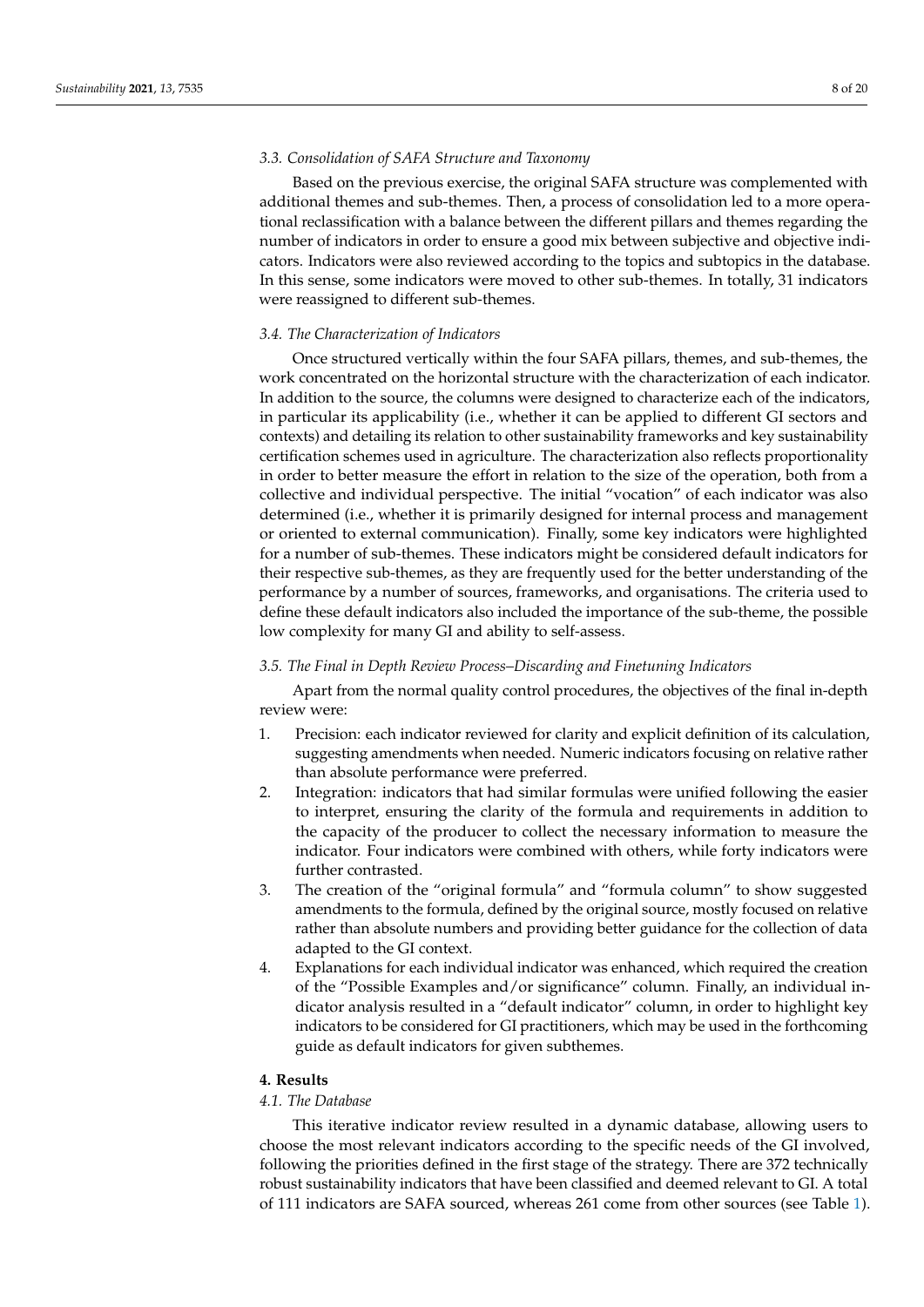<span id="page-8-0"></span>

| Sourced or Adapted From                                     | Environmental | <b>Social</b> | Governance | Economic | <b>Total</b> |
|-------------------------------------------------------------|---------------|---------------|------------|----------|--------------|
| <b>SAFA</b>                                                 | 48            | 19            | 22         | 22       | 111          |
| <b>COSA</b>                                                 | h             | 8             |            | 24       | 38           |
| <b>GRI</b>                                                  | 14            | 12            |            |          | 35           |
| UNCTAD-FAO                                                  | 12            | 6             |            |          | 34           |
| SDG                                                         |               |               |            |          | 24           |
| Authors                                                     |               | 3             | 11         | .5       | 20           |
| FAO and University of Florence<br>guidelines for evaluation |               |               |            | 16       | 19           |
| FAO (SHARP)                                                 | 9             |               |            | 5        | 17           |
| Barilla BCFN-Food Sustainability<br>Index                   | 3             |               |            | 8        | 13           |
| <b>IFPRI-Feed the future</b>                                |               |               |            |          | σ,           |
| Others (16 sources)                                         | 12            | 22            |            | 10       | 53           |
| Total                                                       | 114           | 85            | 62         | 111      | 372          |

There are 114 indicators on environmental integrity, 85 on social well-being, 62 on good governance, and 111 on economic resilience.

| Table 1. Main source of indicators in the four pillars (top 10). |  |  |
|------------------------------------------------------------------|--|--|
|------------------------------------------------------------------|--|--|

These indicators are organized under 22 themes with a total of 63 sustainability topics or sub-themes for determining sustainability priorities. Among the 63 sub-themes, five governance sub-themes are considered as a priority sustainability topic for every GI organization, as the success of a GI system heavily depends on its ability to create the conditions for collective action to benefit its GI members and to establish significant alliances through a representative body. A total of 159 indicators are included as "key or default indicators" for most of the sub-themes listed. Thus, after a given GI organization has selected its priority subthemes, some will directly provide a key/default indicator for consideration. Finally, the structure allows for the recognition of the SDG convergence. After contrasting all indicators in the database against the objectives and targets of the SDG, there was a direct relationship between 16 of the 17 SDG proposed by the United Nations at the global level for the 2030 sustainability agenda. This exercise must be complemented individually by producers or by GI with respect to the goals at the local level proposed by each country or region. Based on the above-mentioned taxonomy, the structure was designed to characterize all indicators related to each sub-theme. A description and definition, when applicable to each attribute, is provided in Table [2.](#page-8-1) The list of themes and subthemes is provided in Appendix [A.](#page-15-4)

**Table 2.** Description of the final database containing SSGI indicators.

<span id="page-8-1"></span>

| Part 1. Sustainability themes                             |                                                                                                                                                  |                                                                                                                                                                                                                  |  |  |  |  |  |  |
|-----------------------------------------------------------|--------------------------------------------------------------------------------------------------------------------------------------------------|------------------------------------------------------------------------------------------------------------------------------------------------------------------------------------------------------------------|--|--|--|--|--|--|
| SAFA's main structure                                     | 4 pillars: Good Governance, Environmental<br>Integrity, Economic Resilience and Social<br>Well-being<br>22 themes<br>63 sustainability subthemes | 371 indicators numbered for easy reference.                                                                                                                                                                      |  |  |  |  |  |  |
| Part 2. Indicator source and formula and characterization |                                                                                                                                                  |                                                                                                                                                                                                                  |  |  |  |  |  |  |
| There may be one or more                                  | Indicator                                                                                                                                        | Name of indicator                                                                                                                                                                                                |  |  |  |  |  |  |
| indicator for each<br>sustainability subtheme.            | Original Formula                                                                                                                                 | Explicit or implied mathematical formula to obtain indicator,<br>mentioning variables to be used to obtain the indicator. If not a<br>mathematical formula, then the qualitative definition of the<br>indicator. |  |  |  |  |  |  |
|                                                           | Formula:                                                                                                                                         | Shows the modified formula suggested.                                                                                                                                                                            |  |  |  |  |  |  |
|                                                           | Indicator Source Code:                                                                                                                           | Designates the code of each indicator source.                                                                                                                                                                    |  |  |  |  |  |  |
|                                                           | <b>Indicator Source</b>                                                                                                                          | Shows the original source of the indicator, whether SAFA or any<br>of the other 25 direct sources used.                                                                                                          |  |  |  |  |  |  |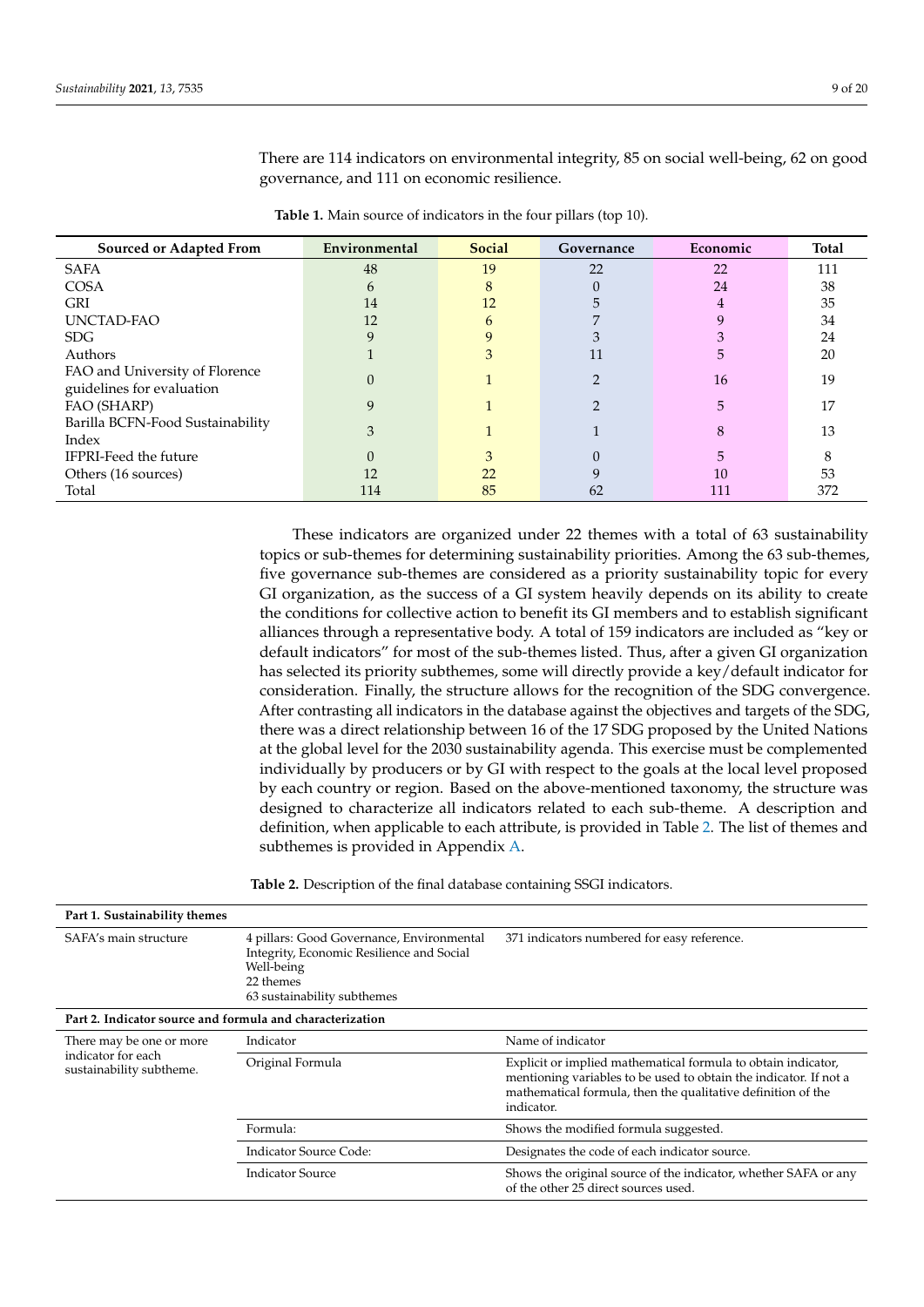| Part 2. Indicator source and formula and characterization |                                                                                                                             |                                                                                                                                                                                                                                                                                                                                                                              |  |  |  |  |
|-----------------------------------------------------------|-----------------------------------------------------------------------------------------------------------------------------|------------------------------------------------------------------------------------------------------------------------------------------------------------------------------------------------------------------------------------------------------------------------------------------------------------------------------------------------------------------------------|--|--|--|--|
|                                                           | Qualitative/quantitative:                                                                                                   | Describes whether the indicator is numeric or not and, if so,<br>whether it is derived from a mathematical formula or is<br>qualitative in nature.                                                                                                                                                                                                                           |  |  |  |  |
|                                                           | Management/external                                                                                                         | As a result of the expert's discussion, it was deemed appropriate<br>to define the vocation of the indicator, i.e., if it should be used<br>primarily for internal management or could be used for external<br>communication.                                                                                                                                                |  |  |  |  |
|                                                           | Source (internal/external)                                                                                                  | Illustrates whether the information required to obtain the<br>indicator comes from data or information obtained from within<br>the GI organization (internal), requires the participation and/or<br>cooperation of third parties, or comes from a public source<br>(external).                                                                                               |  |  |  |  |
|                                                           | Objective/subjective                                                                                                        | Provides an indication as to whether the information is or can be.<br>found from a third- party source or obtained internally following<br>protocols that ensure it is rigorous (objective), corresponds to<br>perceptions, or is derived from information that can be<br>considered partial or not reflecting a large or representative<br>sample or database (subjective). |  |  |  |  |
|                                                           | Process/impact                                                                                                              | Corresponds to indicators that show the level of performance in<br>terms of actions and/or initiatives taking place (process) versus<br>the expected result of such initiatives (impact).                                                                                                                                                                                    |  |  |  |  |
|                                                           | Requirements                                                                                                                | Describes the basic information requirements needed to obtain<br>the indicator.                                                                                                                                                                                                                                                                                              |  |  |  |  |
|                                                           | Default Indicator                                                                                                           | Shows whether, in the consultant's opinion, the GI practitioner<br>should consider the marked indicator always for current or near<br>future sustainability exercises. It also provides elements to<br>consider when gathering the necessary information for their<br>future use if the information is not currently available.                                              |  |  |  |  |
|                                                           | Possible Examples/Significance                                                                                              | It briefly describes (in lay terms) examples of use or the key<br>aspect the indicator identifies or shows.                                                                                                                                                                                                                                                                  |  |  |  |  |
| Part 3: Standards Applicability                           | based is presented, allowing for possible use in other sustainability frameworks and cooperation through joint initiatives. | In this section, the correspondence between the selected indicators and those indicator frameworks accepted internationally, market, or science                                                                                                                                                                                                                              |  |  |  |  |
| Broad sustainability<br>frameworks                        | <b>SDG</b>                                                                                                                  | This column shows the reference to the SDG objective associated<br>with each indicator.                                                                                                                                                                                                                                                                                      |  |  |  |  |
|                                                           | GRI                                                                                                                         | This column shows the reference to the corresponding GRI<br>indicator. This cross reference is important as many downstream<br>players use this standard, implying a connection to the topics and<br>indicators that consumer groups, investors, and other<br>stakeholders regularly see. The relevant GRI topic indicator code<br>is identified.                            |  |  |  |  |
|                                                           | Ethos                                                                                                                       | This column cross-references indicators with the Ethos Social<br>Responsibility framework.                                                                                                                                                                                                                                                                                   |  |  |  |  |
|                                                           | UNCTAD/FAO                                                                                                                  | The cross-reference to UNCTAD work is very useful for<br>policy-makers and those interested in the relationship between<br>SDGs and agriculture, as it focuses on the contribution of the<br>private sector towards implementation of the SDGs.                                                                                                                              |  |  |  |  |
| Agriculture and Food                                      | <b>SAFA</b>                                                                                                                 | The relevant SAFA indicator code is identified here for easy<br>reference.                                                                                                                                                                                                                                                                                                   |  |  |  |  |
|                                                           | Fairtrade                                                                                                                   | The relevant indicator used in the Fairtrade seal certification<br>system is identified.                                                                                                                                                                                                                                                                                     |  |  |  |  |
|                                                           | Rainforest                                                                                                                  | The relevant indicator used in the Rainforest Alliance seal<br>certification system is identified.                                                                                                                                                                                                                                                                           |  |  |  |  |
| Key GI sectors                                            | Reviews whether each indicator can be                                                                                       | Dairy and Meat                                                                                                                                                                                                                                                                                                                                                               |  |  |  |  |
|                                                           | considered relevant for four selected GI<br>macro-sectors                                                                   | Fruits and Vegetables                                                                                                                                                                                                                                                                                                                                                        |  |  |  |  |
|                                                           |                                                                                                                             | Coffee, Cocoa, and Tea                                                                                                                                                                                                                                                                                                                                                       |  |  |  |  |
|                                                           |                                                                                                                             | Wines and spirits                                                                                                                                                                                                                                                                                                                                                            |  |  |  |  |

**Table 2.** *Cont.*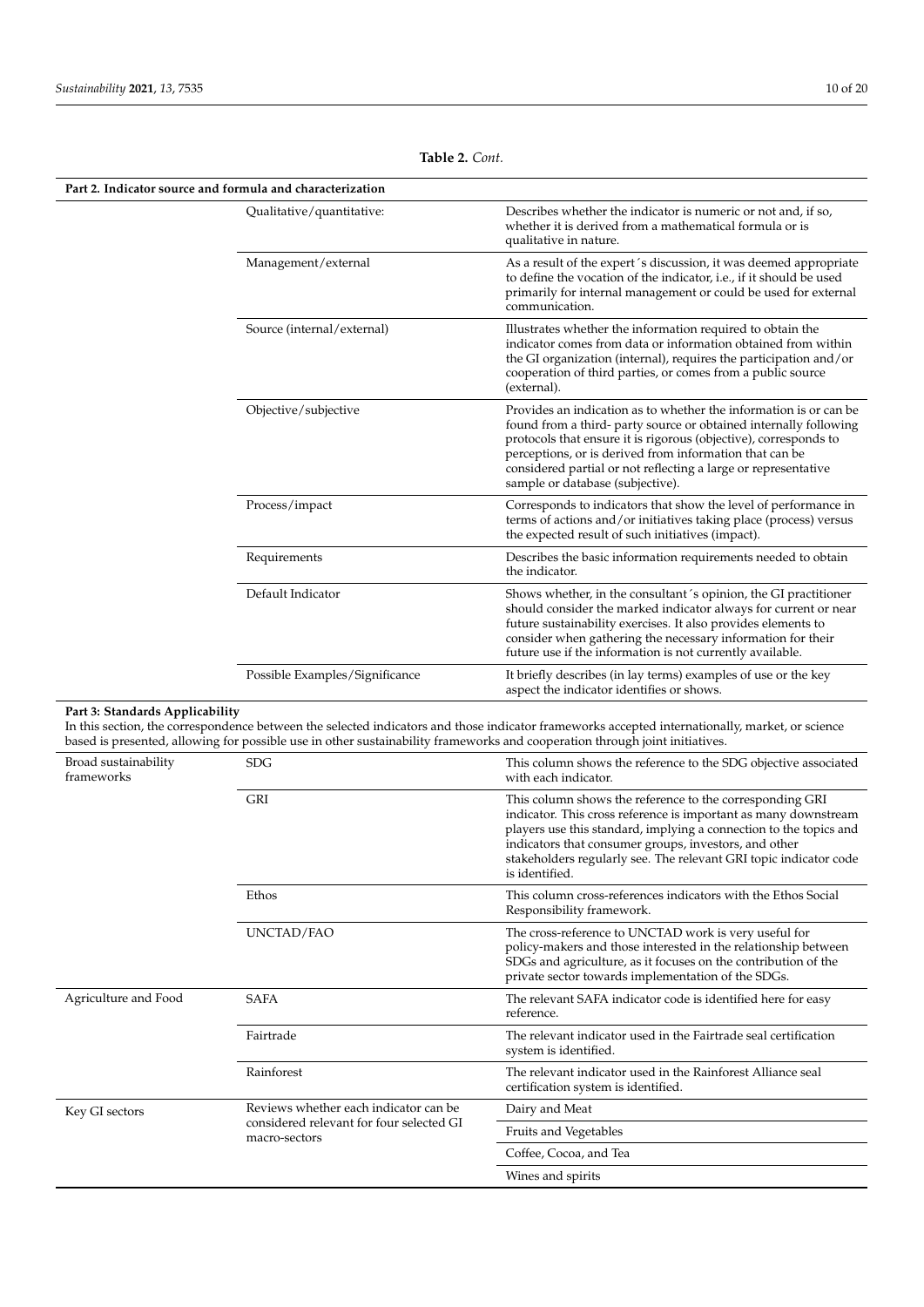**Table 2.** *Cont.*

| Part 4: Indicator Usage<br>measure their performance.       |                                                                                                                              | In this section, a number of variables are defined to help the GI representative select the most relevant indicators according to their organizational<br>experience and sustainability expertise, the maturity level in their sustainability pathway or a desired iteration process, choosing the best option to                                                                                                                                                                        |  |  |  |  |
|-------------------------------------------------------------|------------------------------------------------------------------------------------------------------------------------------|------------------------------------------------------------------------------------------------------------------------------------------------------------------------------------------------------------------------------------------------------------------------------------------------------------------------------------------------------------------------------------------------------------------------------------------------------------------------------------------|--|--|--|--|
| Complexity: deals with the<br>difficulty to obtain the data | Cost                                                                                                                         | Does obtaining the information or calculating the indicator<br>require direct costs payable to a third party or the procurement of<br>costly devices?<br>Scale for cost. Low: No cost or low budget indicator; Medium: Indicator<br>requires a specific, affordable budget; High: Obtaining indicator implies<br>a significant expense                                                                                                                                                   |  |  |  |  |
|                                                             | Requirement of internal resources                                                                                            | Does obtaining the information or calculating the indicator<br>require a significant amount of internal resources, complex<br>procedures in terms of time from the individual or the GI<br>organization?<br>Scale for Requirement of Internal Resources. Low: Current staff does<br>not require significant time to obtain indicator; Medium: Reasonable<br>staff time needs to be allocated to obtain indicators; High: Significant<br>internal resources required to obtain indicator. |  |  |  |  |
|                                                             | Depth of analysis                                                                                                            | Does obtaining, calculating or interpreting the indicator require<br>highly qualified individuals or skills belonging to the<br>organization or not?<br>Scale for Depth of analysis: Low—Indicator is simple to<br>explain/obtain/understand; Medium—Obtaining/interpreting Indicator<br>requires reasonable knowledge/specialization of key individuals;<br>High-Staff needs training-external consultants hired to obtain and<br>use indicator                                         |  |  |  |  |
| Value Chain Stakeholder                                     | Illustrates whether the indicator is                                                                                         | Farmers or rural producers                                                                                                                                                                                                                                                                                                                                                                                                                                                               |  |  |  |  |
| Interest                                                    | susceptible to the interest of other actors in<br>the value chain                                                            | Processing operations                                                                                                                                                                                                                                                                                                                                                                                                                                                                    |  |  |  |  |
|                                                             |                                                                                                                              | Distribution actors                                                                                                                                                                                                                                                                                                                                                                                                                                                                      |  |  |  |  |
|                                                             |                                                                                                                              | Consumer/retail actors                                                                                                                                                                                                                                                                                                                                                                                                                                                                   |  |  |  |  |
| <b>Indicator Application</b>                                | Refers to the particular domain that the<br>indicator can reflect.                                                           | Territorial dimension: indicator related to<br>people/practices/capital in the territory or origin                                                                                                                                                                                                                                                                                                                                                                                       |  |  |  |  |
|                                                             | Non-exclusive options                                                                                                        | Value chain dimension: indicator related to value chain actors<br>beyond the territory of the origin product, including processors,<br>distributors and retailers                                                                                                                                                                                                                                                                                                                        |  |  |  |  |
|                                                             |                                                                                                                              | Society dimension: outside of the territory/distribution<br>perspective. This indicator relates to society value and or public<br>goods beyond the territory of the origin product (e.g., heritage for<br>all and the world, guarantees of quality, truth in labelling,<br>traceability and transparency, etc.)                                                                                                                                                                          |  |  |  |  |
| Scope                                                       | Whether the indicator can be used to<br>measure progress in individual operations<br>and/or can reflect collective progress. | Collective<br>For example, deforestation.<br>Some can be used both individually and collectively, such as<br>access to employee or producer social security benefits.                                                                                                                                                                                                                                                                                                                    |  |  |  |  |
|                                                             |                                                                                                                              | Individual<br>For example, greenhouse emissions may be obtainable and<br>reliable at the individual level                                                                                                                                                                                                                                                                                                                                                                                |  |  |  |  |
| Self-Assessment                                             | Whether the indicator can be obtained<br>through internal process                                                            | Yes<br>Internally obtained information or methods such as internal<br>qualifications of performance or internal perceptions                                                                                                                                                                                                                                                                                                                                                              |  |  |  |  |
|                                                             |                                                                                                                              | No                                                                                                                                                                                                                                                                                                                                                                                                                                                                                       |  |  |  |  |

# *4.2. Guidelines for Prioritization, Assessment and Improvement*

In association with the database, the SSGI framework includes a series of guidelines and toolkits to guide the user through the different stages (i.e., prioritization, assessment and improvement and communication) along the roadmap (see Figure [2\)](#page-11-1).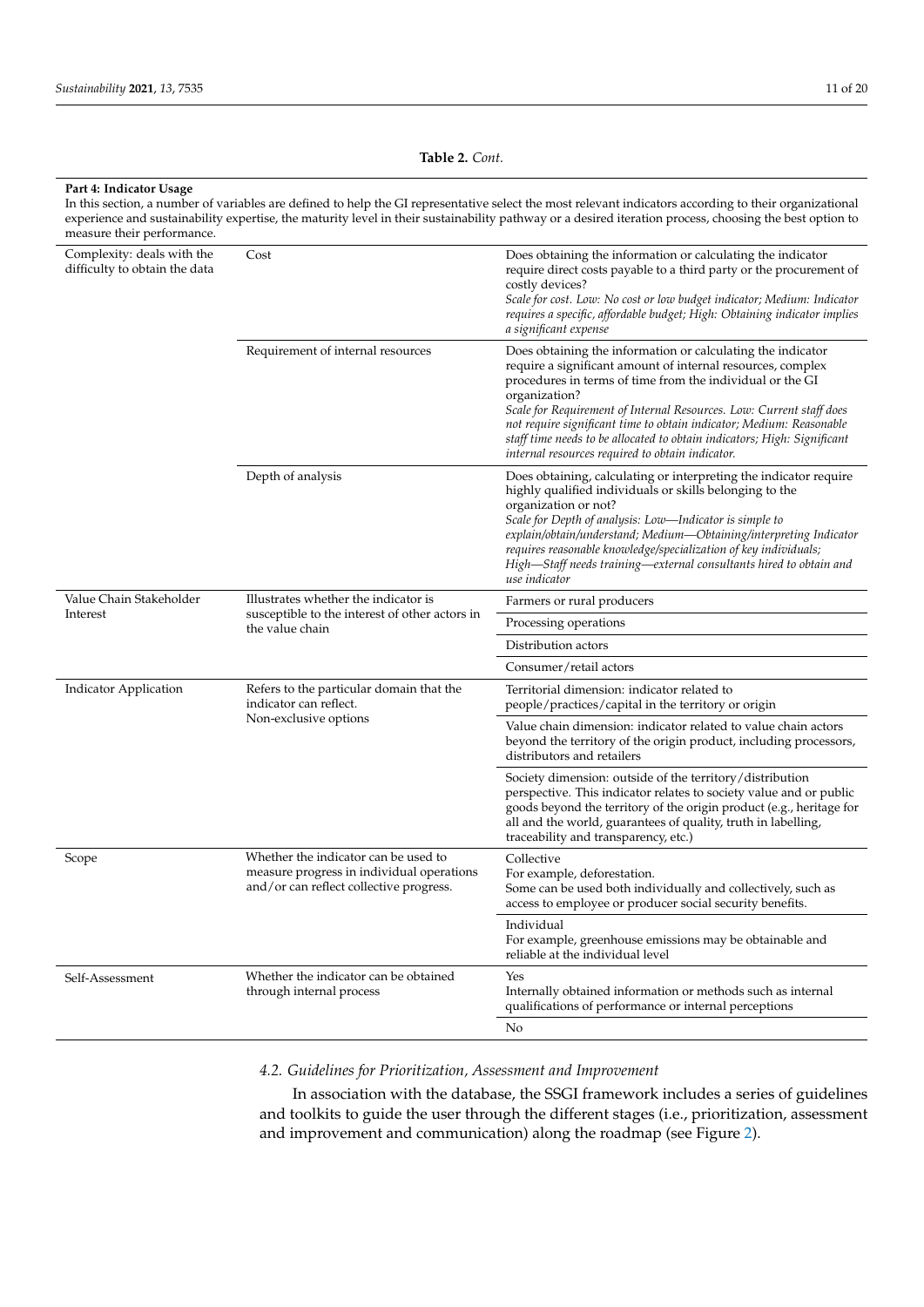<span id="page-11-1"></span>

 $\frac{1}{1}$ **Figure 2.** The SSGI roadmap in detail.

ducers create their own specific pathway to sustainability by identifying their issues and priorities in terms of sustainability and along the way building alliances with key stakeholders. It guides the stakeholders through seven steps, to be developed in a participatory manner. The prioritization guide and toolkit have been prepared and tested thanks to the involvement of Marcala coffee, a GI producer in Honduras. Their contribution was crucial to ensuring the functionality of the approach. The guidelines for assessment and improvement have been applied to the defined priorities, permitting participants to select the GI indicators that are most consistent with their priorities and relevant to their local context. The guide provides a step-by-step approach to using the different filters in the database, following four main phases: the establishment of the assessment system; organization of the baseline assessment and indicator goals; definition of the workplan for improvement; and communication. Recommendations, depending on the types of GI (e.g., recent, mature) and minimum requirements are included along the phases (e.g., default indicators, minimum number of indicators by pillars and themes, minimum number of quantitative data, etc.).  $\overline{a}$ The prioritization guidelines and associated toolkit helps GI organizations and pro-

#### <span id="page-11-0"></span>data, etc.). **5. Discussion**

The work presented aims to address the need for a specific sustainability framework for GIs that allows GI producers to define their own sustainability pathway and assess and improve accordingly their contribution to the SDGs in an operational manner. It consists,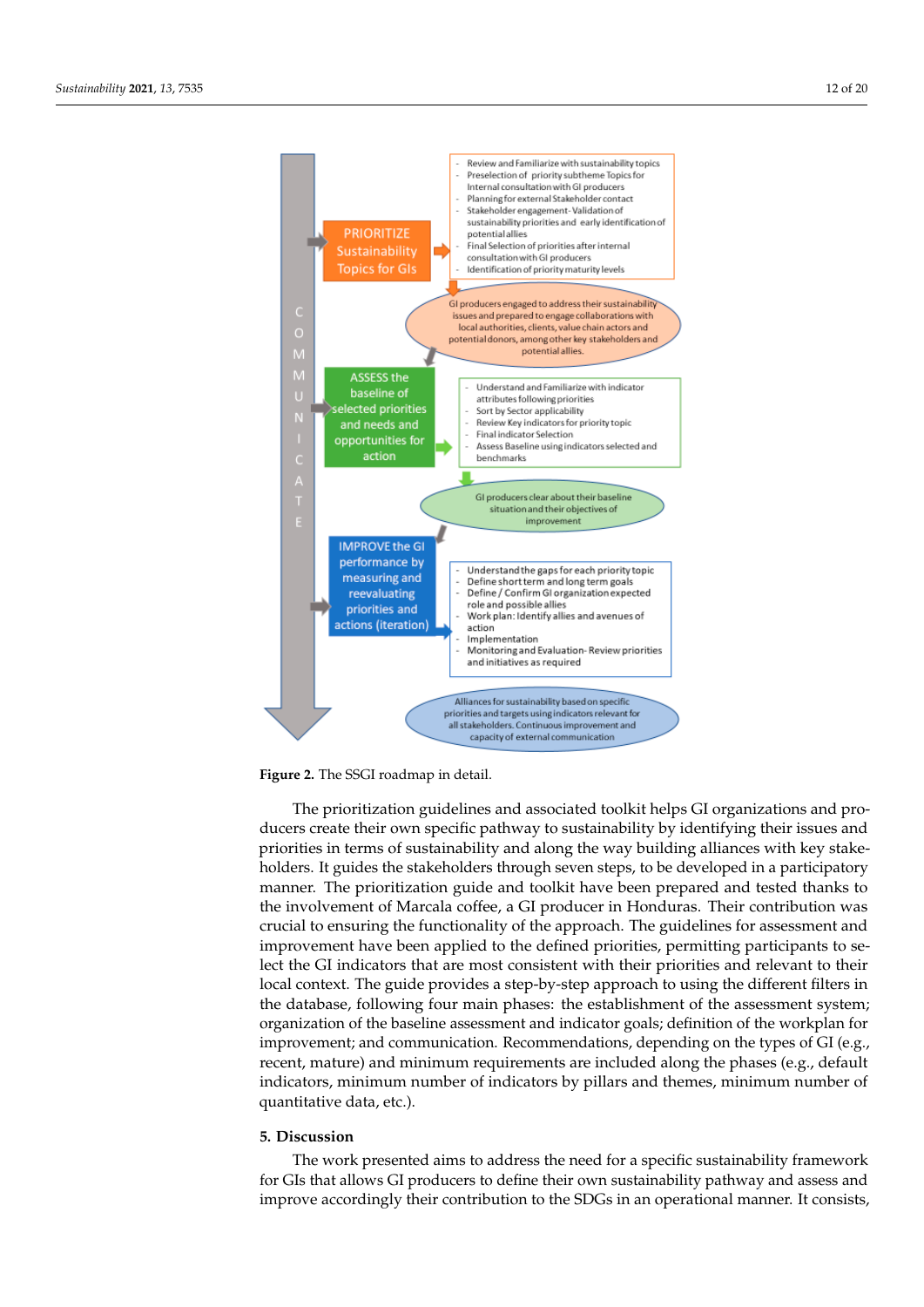therefore, of: (1) reviewing the existing framework and indicators; and (2) building a consistent and original framework aligned to reputable sustainability indicators, sources and frameworks, from both academic and market perspectives. This effort is still a work in progress, as the use of the sustainability indicator database and related guides (assessment and improvement) still needs to be tested in the field and on concrete cases in order to better calibrate the indicators and fine-tune guidance to users. The current database and draft guidelines represent an important result that can be discussed in the light of the objectives of the paper and principles of the SSGI regarding the aim to:

- Build a sound approach for GI sustainability through a benchmark of reputable sources;
- Provide an original framework that reflects GI processes endogeneity, i.e., (1) the place-based approach and (2) the participative and inclusive process.

A discussion is also provided in relation to the concrete use of this framework in actions.

### *5.1. A Sound and Operational Approach*

The initial benchmark process reviewed more than 84 sources for sustainability frameworks and indicators, from the most general to the most specialized approaches (either by sector or type of issue), from different stakeholder's points of view (United Nations, researcher, buyer, certifier, etc.), with the intention of ensuring alignment with the most used or reputable frameworks and also allowing for checking linkages in the database. It is acknowledged that an operational framework, such as the one being developed, can allow a large number of GIs and producers to start their own sustainability pathway. At the same time, however, at least two risks may arise. First, there may be a gap between the conceptual level of certain indicators and the producers' knowledge and capacities. Second, there is often a trade-off between simplification and loss of information. The confrontation between so many indicators allows the selection of the most appropriate from the viewpoint of language and the producers, but also provides possibilities to reformulate and create new indicators as required. Functionality, from the viewpoint of the producers' ability to implement the framework, will be determined by the capacity to develop easy guidelines, if not a digital tool.

## *5.2. The Place-Based Framework*

The framework that has been developed is structured so that each GI system can define its own set of priorities and indicators selected from the database, while ensuring some minimum requirements and recommendations for the quality of the results. This is possible thanks to the fundamental stage of prioritization. GI stakeholders, employing a participatory process and supported by specialists (through alliances), can identify their own sustainability issues in the four pillars (i.e., economic, social, environmental, governance), and agree on their priorities based on their maturity level, referring to importance currently being given to each priority topic and the needs to be addressed in the near, medium or long term, as well as its potential impact on a GI product by taking into consideration stakeholder expectations, external pressures, risks and opportunities. This prioritization exercise also allows for an early consideration of trade-offs and best decisionmaking through a participatory process and for the selection of indicators in relation to the local situation and context. The strength of this approach permits the assessment and understanding of the specific conditions and mechanisms linked to a context and sector, and makes real improvement possible by addressing priorities. On the other hand, this will not allow for easy comparison between different GIs (except for the default indicators, in particular regarding governance), which could reduce emulation between GI systems and the generalization of some insights arising from specific experiences.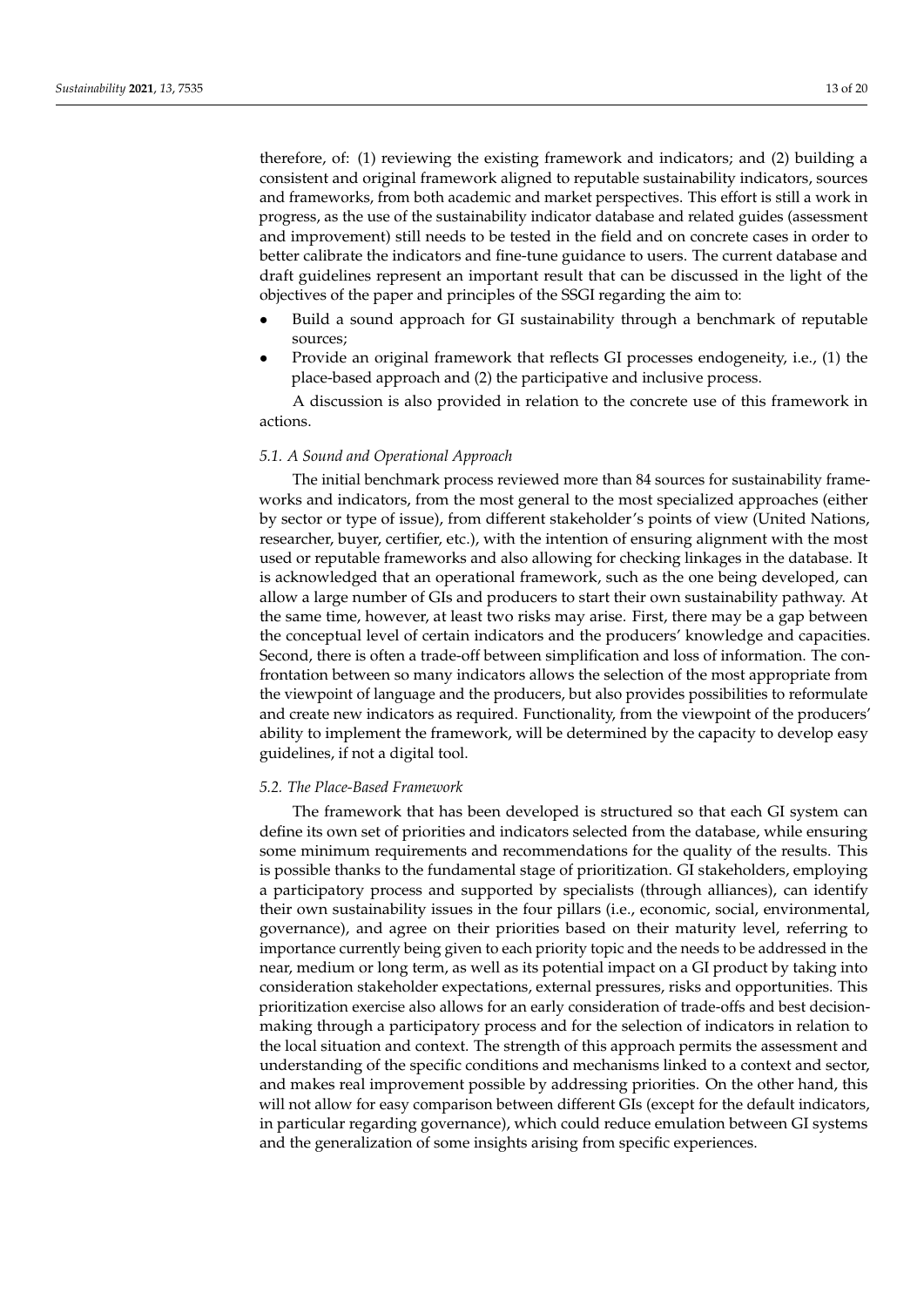## *5.3. Participative and Inclusive Process*

Participative and inclusive processes are the key not only to enhancing the place-based component, but also because they drive empowerment and, thus, rural and sustainable development. The participatory process is the backbone of the SSGI implementation, and is ensured by the different steps described in the guidelines, alternating group discussion and collective agreement with the in-house practitioner in charge of work preparation. Inclusiveness is twofold. It concerns the specific process of the assessment of GI sustainability, by ensuring that each type of stakeholder is represented throughout the use of the framework, and at the global strategy level, to ensure that any GI group can engage (whatever their level of resources and capacities). From this last viewpoint, the flexibility of indicators and methods used to collect data have been carefully considered. The database categorizes indicators depending on their complexity and provides tips for data collection in a way that facilitates self-assessment by GI stakeholders themselves. This means GI stakeholders own the process at all times. Clearly all information is not easily available, which is why the strategy emphasizes, from the very beginning, on the creation of alliances with qualified institutions.

In this way, the use of these sustainability indicators contributes to social development through the empowerment and democratization of decision-making, while the assessment process, including methods and data employed to assess progress, remains accessible to all [\[64\]](#page-18-4). This is an important component of SDGs so that no one is left behind and stakeholders are both empowered during the process and free to decide their own goals and commitments. On the negative side, this approach may be at the cost of scientific quality. Therefore, a few limits and guidance are provided through the guidelines in order to ensure the minimum level of quality. Guidance is also adapted to the diversity of GIs, including those that are just starting their path to sustainability and the more mature GI systems, which can use the database to define indicators of higher complexity.

## *5.4. A Framework Designed for Actions*

This tailored approach also enhances the possibility of embarking on a sustainability pathway that includes concrete actions towards sustainability improvement. The assessment is not so much oriented towards research and discovering the causal relation between a result and a factor, but rather on leading to the definition and implementation of an action plan that will improve the system as a whole, and the perspective of developing alliances along the way to increase the impact on agreed upon priorities. The continuous pathway to improvement supposes regular assessment and monitoring of the changes of the indicators over time, as well as the consequent adjustments to the action plan. In this perspective, thanks to the data compiled over time on specific issues and actions taken, it will be possible to:

- Raise producers' awareness of the importance of sustainability and what they can do to improve it;
- Support the monitoring of changes and improvement through the use of indicators that are related to internal management (at the levels of farm, value chain and territory);
- Support credible communication with buyers, consumers, NGOs, public authorities, on the contribution of the GI system to sustainability and SDGs, with concrete data;
- Enhance communication and secure cooperation with key stakeholders and allies, using other renowned frameworks and sustainability systems, by improving the ability to agree and use indicators for joint initiatives.

Field-testing of the prioritization guidelines illustrates the link to action well. Marcala coffee GI producers identified the issues and priorities. The producer then spontaneously discussed the necessary actions to take to address the issues. For example, producers have defined a short-term goal to "Develop a coherent narrative capable of generating loyalty and appropriation" in order to "increase the value added" as part of their action plan. The topic of communication is crucial, within the GI organization and externally with key audiences. Communication not only supports producers' engagement and alliances, but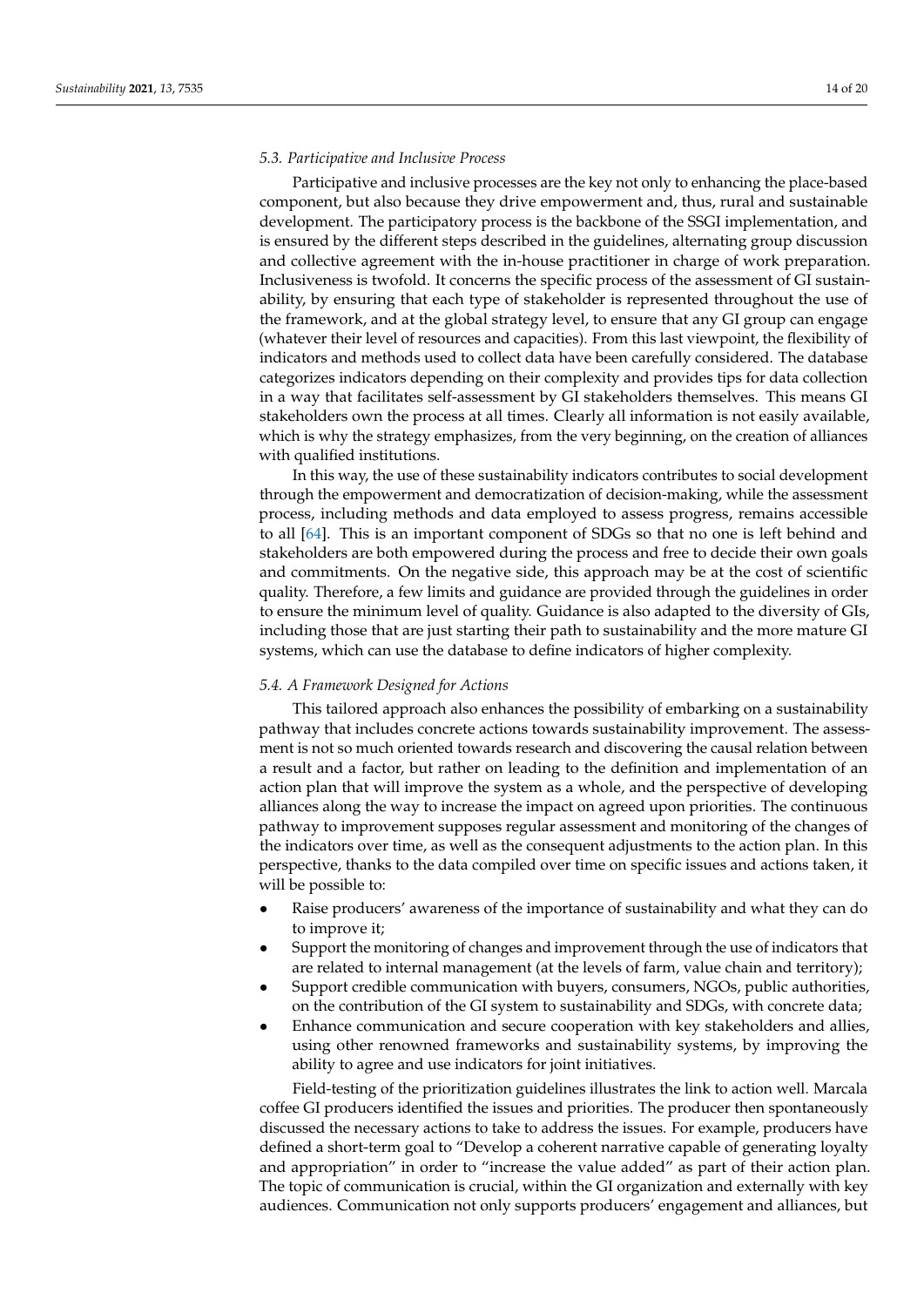also helps provide relevant information concerning both the remaining challenges and progress made.

Finally, by enhancing the reporting, the framework can also support, if needed, selfcertification systems for sustainability. It is innovative, as it is based on continuous improvement instead of a dual static system (i.e., sustainable, yes or no). Indeed, there are very few examples of certification based on continuous improvement today, although the situation looks promising as in the case of Wood of Alps [\[107\]](#page-19-15).

## <span id="page-14-0"></span>**6. Conclusions**

The SSGI framework is still a work in progress, as feedback from operators and practitioners needs to be integrated during field-testing so as to fine tune aspects of the indicators' characterization and the guidelines with user-friendly modalities. On this basis, a toolkit will be developed to facilitate the operational (and hopefully digital) use of the combination of guidelines and database.

Until now, most of the conceptual work has been completed through the review of existing frameworks and indicators that are relevant to GI sustainability and built on the key principles of the SSGI. The process directly supports empowerment and leadership in improving sustainability locally, and the results of the use of the framework by many GI organizations in different contexts will result in better understanding the influence of local conditions (including the importance of cooperation and alliances) on the evolution of more sustainable systems. On the other hand, the main limitations reside in the principles of flexibility and self-assessment that may reduce the capacity of the final toolkit to produce data that can make appropriate comparisons among GIs. The database is based on existing frameworks in the agricultural and food sectors, which represent most GIs, but it could work as well for handicraft products. Additional work on the database is needed to complete or specify indicators that are more appropriate for the non-agricultural sectors. Furthermore, the database could be used in the given product sectors as a sustainability tool, even if these producer group sectors have not confirmed a GI.

In order to capitalize on this framework and tools, many perspectives should be considered, depending on interest and requests from partners. The following represent examples of actions and projects that may be considered:

- Document the use of the framework for different cases and sectors to provide illustrations, lessons learned and best practices on GI sustainability;
- Taylor the use of the framework for project evaluation;
- Develop a platform to centralize the data resulting from the assessments and monitoring; these data may be useful for practitioners or academics to develop knowledge of GI and sustainability;
- Facilitate individual and global reporting and communication on progress made and GI contributions to sustainability;
- Adapt the guidelines for non-GI value chains that care for sustainability based on local tailored approaches such as a broader contribution to SDGs.

**Author Contributions:** Conceptualization, E.V.; methodology, E.V. and L.F.S.; validation, E.V., F.T. and M.V.; formal analysis, E.V. and L.F.S.; investigation, L.F.S., A.R., A.D. and P.M.; data curation, L.F.S., A.R., A.D. and P.M.; writing—original draft preparation, E.V.; writing—review and editing, E.V., L.F.S., F.T. and M.V.; supervision, E.V. and L.F.S.; project administration, E.V., F.T. and M.V.; All authors have read and agreed to the published version of the manuscript.

**Funding:** This research received no external funding.

**Institutional Review Board Statement:** Not applicable.

**Informed Consent Statement:** Not applicable.

**Acknowledgments:** The framework presented here benefited from precious comments from internationally recognized experts, through the task force established for the Sustainability Strategy for GI (SSGI): Armelle Mazé and Fançois Casabianca from INRAE, French National Research Institute for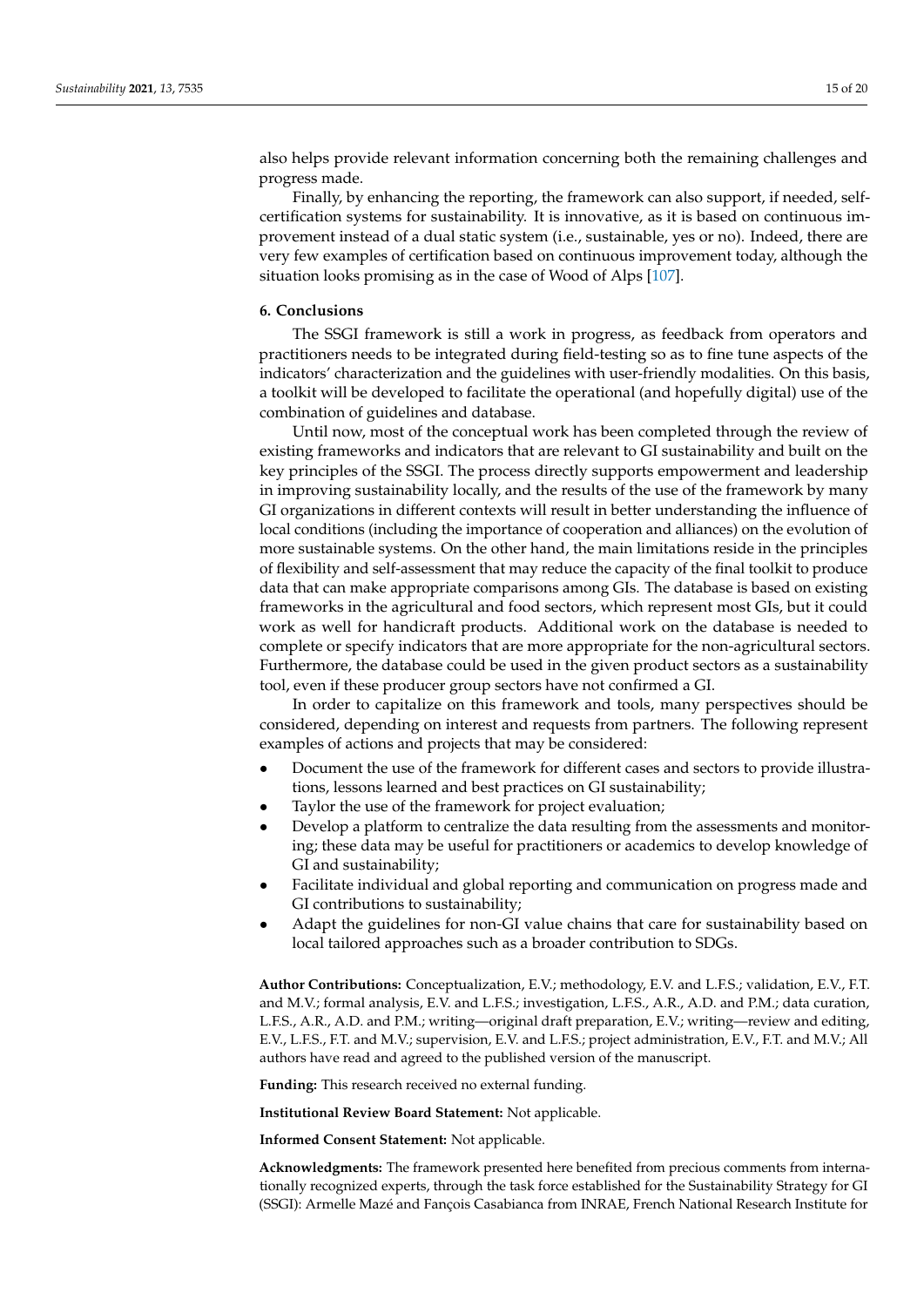Agriculture, Food and Environment, Sabine Edelli from INAO, French National Institute for Quality and Origin, Giovanni Belletti from University of Florence, Filippo Arfini from University of Parma, Jan Landert from FIBL, Swiss Research Institute of Organic Agriculture, Martin Muñoz Sanchez from Tequila GI organization, Valentina Pizzamiglio from Parmigiano Reggiano GI organization, Claude Vermot-Desroches from Comté cheese GI organization, Maria Chiara Ferrarese from the certification company CSQA.

**Conflicts of Interest:** The authors declare no conflict of interest.

**Disclaimer:** The views expressed in this publication are those of the author(s) and do not necessarily reflect the views or policies of the Food and Agriculture Organization of the United Nations.

# <span id="page-15-4"></span>**Appendix A. List of Themes and Sub-Themes in the Four Dimensions with Number of Indicators**

| <b>Theme</b>                          | Sub-Theme                  | Number of<br><b>Indicators</b> | Theme                  | Sub-Theme                                   | Number of<br>Indicators | Theme                          | Sub-Theme                          | Number of<br>Indicators | <b>Theme</b>                     | Sub-Theme                                                | Number of<br>Indicators |
|---------------------------------------|----------------------------|--------------------------------|------------------------|---------------------------------------------|-------------------------|--------------------------------|------------------------------------|-------------------------|----------------------------------|----------------------------------------------------------|-------------------------|
| <b>Economic Resilience</b>            |                            |                                | <b>Good Governance</b> |                                             |                         | <b>Environmental Integrity</b> |                                    |                         | <b>Social Well Being</b>         |                                                          |                         |
| Investment                            | Community<br>investment    | $\overline{2}$                 | Accountability         | Holistic<br>audits                          | $\overline{4}$          | Animal<br>welfare              | Animal<br>Health                   | $\overline{4}$          | Cultural<br>diversity            | Food<br>sovereignty                                      | $\mathbf{1}$            |
| Investment                            | Costs                      | 15                             | Accountability         | Responsibility                              | $\overline{2}$          | Animal<br>welfare              | Freedom from<br><b>Stress</b>      | 2                       | Cultural<br>diversity            | Indigenous<br>knowledge                                  | $\overline{2}$          |
| Investment                            | Internal<br>investment     | $\overline{4}$                 | Accountability         | Transparency                                | $\,$ 8 $\,$             | Atmosphere                     | Air quality                        | $\overline{4}$          | Decent<br>livelihood             | Capacity<br>development                                  | 3                       |
| Investment                            | Long ranging<br>investment | $\overline{2}$                 | Ethics                 | Due diligence                               | $\sqrt{2}$              | Atmosphere                     | Greenhouse<br>gases                | 11                      | Decent<br>livelihood             | Education<br>and training                                | $\overline{7}$          |
| Investment                            | Profitability              | 11                             | Ethics                 | Mission<br>statement                        | $\mathfrak{Z}$          | Biodiversity                   | Ecosystem<br>diversity             | 12                      | Decent<br>livelihood             | Fair access to<br>means of<br>production                 | $\overline{4}$          |
| Local<br>economy                      | Contribution               | $\overline{7}$                 | Holistic<br>Management | Full-cost<br>accounting                     | $\mathbf{1}$            | Biodiversity                   | Genetic<br>Diversity               | 5                       | Decent<br>livelihood             | Quality of life                                          | 9                       |
| Local<br>economy                      | Local<br>procurement       | $\overline{2}$                 | Holistic<br>Management | Sustainability<br>management<br>plan        | 11                      | Biodiversity                   | Genetic<br>Species                 | 6                       | Demography                       | Producer<br>demographics                                 | 3                       |
| Local<br>economy                      | Value creation             | $\overline{4}$                 | Participation          | Conflict<br>Resolutions                     | $\sqrt{2}$              | Biodiversity                   | Sustainable<br>fisheries           | $\overline{2}$          | Equity                           | Gender<br>equality                                       | $\overline{7}$          |
| Product<br>quality and<br>information | Food Quality               | $\overline{2}$                 | Participation          | Stakeholder<br>dialogue                     | 17                      | Land                           | Land<br>degradation                | $\sqrt{5}$              | Equity                           | Non discrimi-<br>nation                                  | $\overline{2}$          |
| Product<br>quality and<br>information | Food safety                | $\overline{7}$                 | Rule of law            | Civic<br>Responsibility                     | $\mathbf{1}$            | Land                           | Land use                           | 10                      | Equity                           | Support to<br>vulnerable<br>people                       | $\overline{2}$          |
| Product<br>quality and<br>information | Product<br>information     | 4                              | Rule of law            | Legitimacy                                  | $\overline{7}$          | Land                           | Soil quality                       | 9                       | Human safety<br>and health       | Public health<br>and nutrition                           | 3                       |
| Vulnerability                         | Diversification            | $\,$ 8 $\,$                    | Rule of law            | Remedy,<br>restoration<br>and<br>prevention | $\mathbf{1}$            | Materials and<br>energy        | <b>Energy Use</b>                  | 6                       | Human safety<br>and health       | Workplace<br>safety and<br>health<br>provisions          | 14                      |
| Vulnerability                         | Liquidity                  | $\,$ 8 $\,$                    | Rule of law            | Resource<br>appropriation                   | $\mathfrak{Z}$          | Materials and<br>energy        | Material Use                       | $\overline{7}$          | Labour rights                    | Child labor                                              | $\overline{4}$          |
| Vulnerability                         | Risk<br>management         | $\overline{9}$                 |                        |                                             |                         | Materials and<br>energy        | Waste<br>Reduction<br>and Disposal | $\bf8$                  | Labour rights                    | Employment<br>relations                                  | 10                      |
| Vulnerability                         | Stability of<br>market     | 24                             |                        |                                             |                         | Water                          | Water quality                      | $10\,$                  | Labour rights                    | Forced labor                                             | $\overline{2}$          |
| Vulnerability                         | Stability of<br>production | $\mathbf{1}$                   |                        |                                             |                         | Water                          | Water<br>withdrawal                | 13                      | Labour rights                    | Freedom of<br>association<br>and rights to<br>bargaining | $\overline{2}$          |
| Vulnerability                         | Stability of<br>supply     | $\overline{1}$                 |                        |                                             |                         |                                |                                    |                         | Unbiased<br>trading<br>practices | Responsible<br>buyers                                    | $\overline{2}$          |
|                                       |                            |                                |                        |                                             |                         |                                |                                    |                         | Unbiased<br>trading<br>practices | Rights of<br>suppliers                                   | $\overline{2}$          |
|                                       |                            |                                |                        |                                             |                         |                                |                                    |                         | Human safety<br>and health       | Public health<br>and nutrition                           | 6                       |
|                                       |                            | 111                            |                        |                                             | 62                      |                                |                                    | 114                     |                                  |                                                          | 85                      |

# **References**

- <span id="page-15-0"></span>1. FAO. *The State of Food and Agriculture Leveraging Food Systems for Inclusive Rural Transformation*; FAO: Rome, Italy, 2017; 181p.
- <span id="page-15-1"></span>2. FAO. Linking People, Places and Products. In *A Guide for Promoting Quality Linked to Geographical Origin and Sustainable Geographical Indications*; Vandecandelaere, E., Arfini, F., Belletti, G., Marescotti, A., Eds.; FAO: Rome, Italy, 2009. Available online: <http://www.fao.org/3/i1760e/i1760e.pdf> (accessed on 10 May 2021).
- <span id="page-15-2"></span>3. World Intellectual Property Organization (WIPO): Geographical Indications. Available online: [https://www.wipo.int/geo\\_](https://www.wipo.int/geo_indications/en/) [indications/en/](https://www.wipo.int/geo_indications/en/) (accessed on 27 April 2021).
- <span id="page-15-3"></span>4. Barham, E.; Sylvander, B. (Eds.) *Labels of Origin for Food: Local Development, Global Recognition*; Cabi: Wallingford, UK, 2011; pp. 45–62.
- 5. Van de Kop, P.; Sautier, D.; Gerz, A. *Origin Based Products: Lessons For Proper Market Development*; Royal Tropical Institute (KIT) and French Agricultural Research Centre for International Development (CIRAD): Amsterdam, The Netherlands, 2006.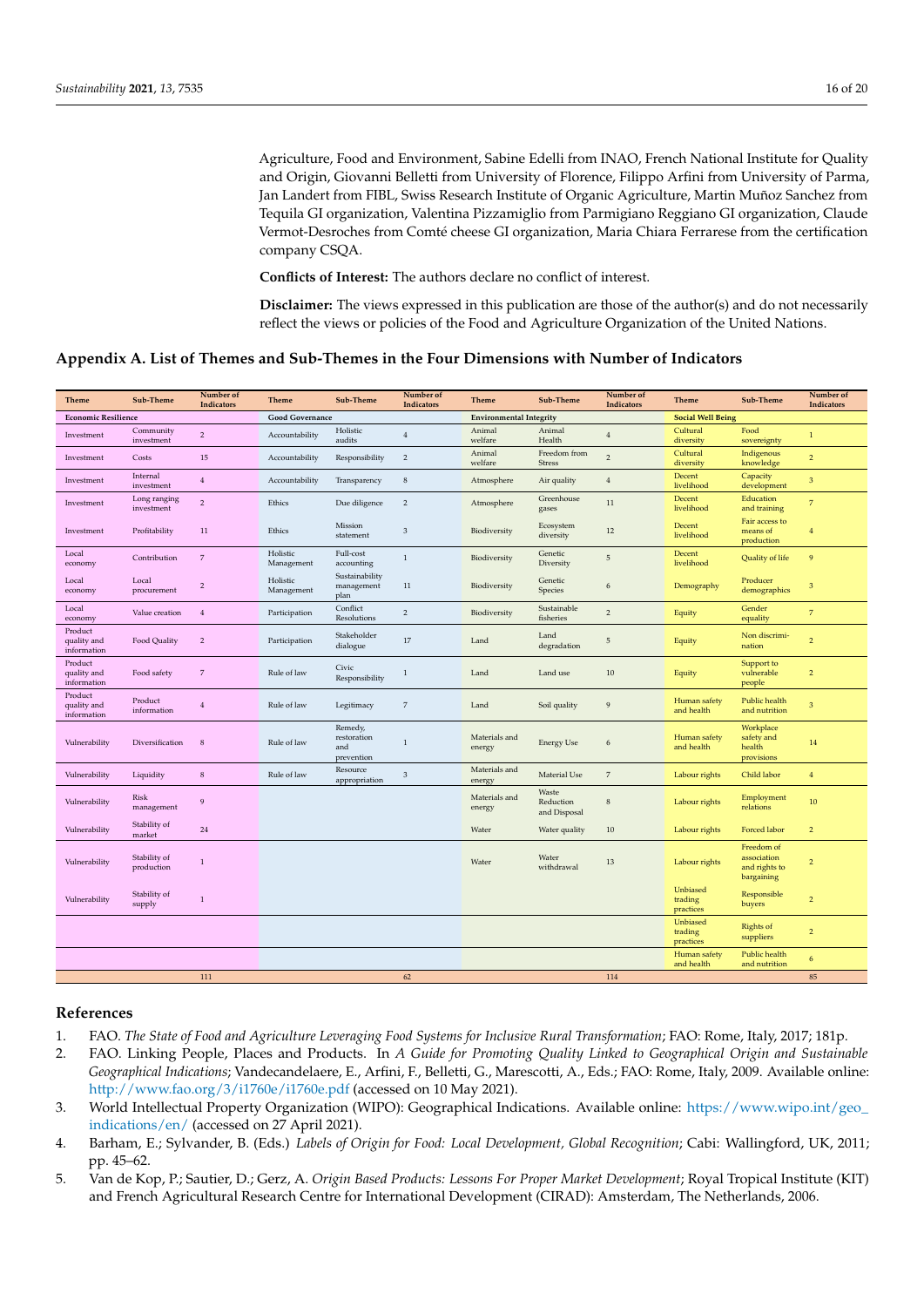- <span id="page-16-23"></span>6. Reviron, S.; Thevenod-Mottet, E.; El Benni, N. Geographical indications: Creation and distribution of economic value in developing countries. In *NCCR Working Paper*; NCCR Trade: Bern, Switzerland, 2009.
- <span id="page-16-12"></span>7. Barjolle, D. Geographical indications and protected designations of origin: Intellectual property tools for rural development objectives. In *Research Handbook on Intellectual Property and Geographical Indications*; Gangjee, D., Ed.; Part 3; Edward Elgar Publishing: Cheltenham, UK, 2015; pp. 1–26.
- <span id="page-16-0"></span>8. Tregear, A. Proximity and Typicity: A Typology of Local Food Identities in the Marketplace. In *From Local Food to Localised Food, Anthropology of Food*; Amilien, V., Holt, G., Eds.; Open Edition Journal: Sallebœuf, France, 2007.
- <span id="page-16-1"></span>9. Bérard, L.; Marchenay, P. Tradition, regulation and intellectual property: Local agricultural products and foodstuffs in France. In *Valuing Local Knowledge: Indigenous Peoples and Intellectual Property Rights*; Brush, S.B., Stabinsky, D., Eds.; Island Press: Washington, DC, USA, 1996.
- 10. Mancini, M.C. *Geographical Indications (GIs) and Sustainable Rural Development: Exploring the Connections*; University of Missouri: Columbia, MI, USA, 2005.
- <span id="page-16-2"></span>11. Tregear, A. *What is "Typical Local Food"? An Examination of Territorial Identity in Foods Based on Development Initiatives in the Agrifood and Rural Sectors*; Working paper 58; University of Newcastle Upon Tyne, Centre for Rural Development: Newcastle, UK, 2001.
- <span id="page-16-3"></span>12. Geographical Indications, Public Goods, and Sustainable Development. Available online: [https://www.mdpi.com/journal/](https://www.mdpi.com/journal/sustainability/special_issues/Geographical_Indications_Public_Goods_Sustainable_Development) [sustainability/special\\_issues/Geographical\\_Indications\\_Public\\_Goods\\_Sustainable\\_Development](https://www.mdpi.com/journal/sustainability/special_issues/Geographical_Indications_Public_Goods_Sustainable_Development) (accessed on 5 July 2021).
- <span id="page-16-4"></span>13. Begalli, D.; Capitello, R.; Agnoli, L. Territorial-based marketing strategies for typical agro-food products: Issues and perspectives. In *Agricultural Management Strategies in a Changing Economy*; Popescu, G., Vasile, A.J., Eds.; IGI-Global: Hershey, PA, USA, 2015; Chapter 2, pp. 30–51.
- <span id="page-16-5"></span>14. Arfini, F.; Cozzi, E.; Mancini, M.C.; Ferrer-Perez, H.; Gil, J.M. Are Geographical Indication Products Fostering Public Goods? *Some Evidence from Europe. Sustainability* **2019**, *11*, 272. [\[CrossRef\]](http://doi.org/10.3390/su11010272)
- <span id="page-16-6"></span>15. Belletti, G.; Marescotti, A.; Touzard, J.M. Geographical Indications, Public Goods and Sustainable Development: The roles of actors' strategies and public policies. *World Dev.* **2017**, *98*, 45–57. [\[CrossRef\]](http://doi.org/10.1016/j.worlddev.2015.05.004)
- <span id="page-16-7"></span>16. Belletti, G.; Canada, J.S.; Marescotti, A.; Vakoufaris, H. Linking Protection of Geographical Indications to the Environment: Evidence from the European Union Olive-oil Sector. *Land Use Policy* **2015**, *48*, 94–106. [\[CrossRef\]](http://doi.org/10.1016/j.landusepol.2015.05.003)
- <span id="page-16-8"></span>17. FAO-EBRD. *Strengthening Sustainable Food Systems through Geographical Indications: An Analysis of Economic Impacts*; Vandecandelaere, E., Teyssier, C., Barjolle, D., Jeanneaux, P., Fournier, S., Beucherie, O., Eds.; FAO: Rome, Italy; EBRD: London, UK, 2018; p. 135. Available online: <www.fao.org/3/a-i8737en.pdf> (accessed on 28 March 2021).
- <span id="page-16-9"></span>18. Sylvander, B.; Wallet, F.; Isla, A. Under What Conditions Geographical Indications Protection Schemes Can Be Considered as Public Goods for Sustainable Development? In *Territorial Governance, Local Development, Rural Areas and Agrofood Systems*; Torre, A., Traversac, J.B., Eds.; Springer: Heidelberg, Germany, 2012; pp. 185–202.
- <span id="page-16-10"></span>19. Tregear, A.; Arfini, F.; Belletti, G.; Marescotti, A. Regional Foods and Rural Development: The Role of Product Qualification. *J. Rural Stud.* **2007**, *23*, 12–22. [\[CrossRef\]](http://doi.org/10.1016/j.jrurstud.2006.09.010)
- <span id="page-16-11"></span>20. Quiñones-Ruiz, X.F.; Penker, M.; Belletti, G.; Marescotti, A.; Scaramuzzi, S. Why Early Collective Action Pays Off: Evidence from Setting Protected Geographical Indications. *Renew. Agric. Food Syst.* **2016**, *1*, 1–14.
- <span id="page-16-13"></span>21. Barjolle, D.; Jeanneaux, P. Raising Rivals' Costs Strategy and Localised Agrofood Systems in Europe. *Int. J. Food Syst. Dyn.* **2012**, *3*, 11–21.
- <span id="page-16-14"></span>22. Barjolle, D.; Sylvander, B. *PDO and PGI Products: Market, Supply Chains and Institutions*; Final Report; European Commission: Brussels, Belgium, 2000.
- <span id="page-16-15"></span>23. Quinonez-Ruiz, X.F.; Penker, M.; Vogl, C.R.; Samper Gartner, L.F. Can Origin Labels Re-Shape Relationships Along International Supply-Chains? The Case of Café de Colombia. *Int. J. Commons.* **2015**, *9*, 416–439. Available online: [https://www.jstor.org/](https://www.jstor.org/stable/26522831) [stable/26522831](https://www.jstor.org/stable/26522831) (accessed on 6 May 2021).
- <span id="page-16-16"></span>24. FAO. *Impact of International Voluntary Standards on Smallholder Market Participation in Developing Countries—A Review of the Literature*; Loconto, A., Dankers, C., Eds.; FAO: Rome, Italy, 2014.
- <span id="page-16-17"></span>25. FAO. *SAFA Sustainability Assessment of Food and Agriculture Systems Guidelines Version 3.0*; FAO: Rome, Italy, 2014.
- <span id="page-16-18"></span>26. Bowen, S.; Valenzuela Zapata, A. Geographical Indications, Terroir, and Socioeconomic and Ecological Sustainability: The Case of Tequila. *J. Rural Stud.* **2009**, *25*, 108–119. [\[CrossRef\]](http://doi.org/10.1016/j.jrurstud.2008.07.003)
- <span id="page-16-19"></span>27. Samper, L.F.; Quiñones-Ruiz, X.F. Towards a Balanced Sustainability Vision for the Coffee Industry. *Resources* **2017**, *6*, 17. [\[CrossRef\]](http://doi.org/10.3390/resources6020017)
- <span id="page-16-20"></span>28. FAO. *The Sustainability Strategy for Geographical Indication*; Food and Agriculture Organization (FAO): Rome, Italy, 2017.
- <span id="page-16-21"></span>29. Arfini, F.; Bellassen, V. *Sustainability of European Food Quality Schemes Multi-Performance, Structure, and Governance of PDO, PGI, and Organic Agri-Food Systems*; Springer: Cham, Switzerland, 2019; 567p, ISBN 978-3-030-27508-2. [\[CrossRef\]](http://doi.org/10.1007/978-3-030-27508-2)
- <span id="page-16-22"></span>30. Bérard, L.; Marchenay, P. Local Products and Geographical Indications: Taking Account of Local Knowledge and Biodiversity. *Int. Soc. Sci. J.* **2006**, *187*, 109–116. [\[CrossRef\]](http://doi.org/10.1111/j.1468-2451.2006.00592.x)
- 31. Boisvert, V. *From the Conservation of Genetic Diversity to the Promotion of Quality Foodstuff: Can the French Model of 'Appellation d'Origine Controlee' be Exported?* CAPRI Working Paper No. 49; International Food Policy Research Institute, Environmental and Production Technology Division: Washington, DC, USA, 2006.
- 32. Garcia, C.; Marie-Vivien, D.; Kushalappa, C.G.; Chengappa, P.G.; Nanaya, K.M. Geographical Indications and Biodiversity in the Western Ghats, India. *Mt. Res. Dev.* **2007**, *27*, 206–210. [\[CrossRef\]](http://doi.org/10.1659/mrd.0922)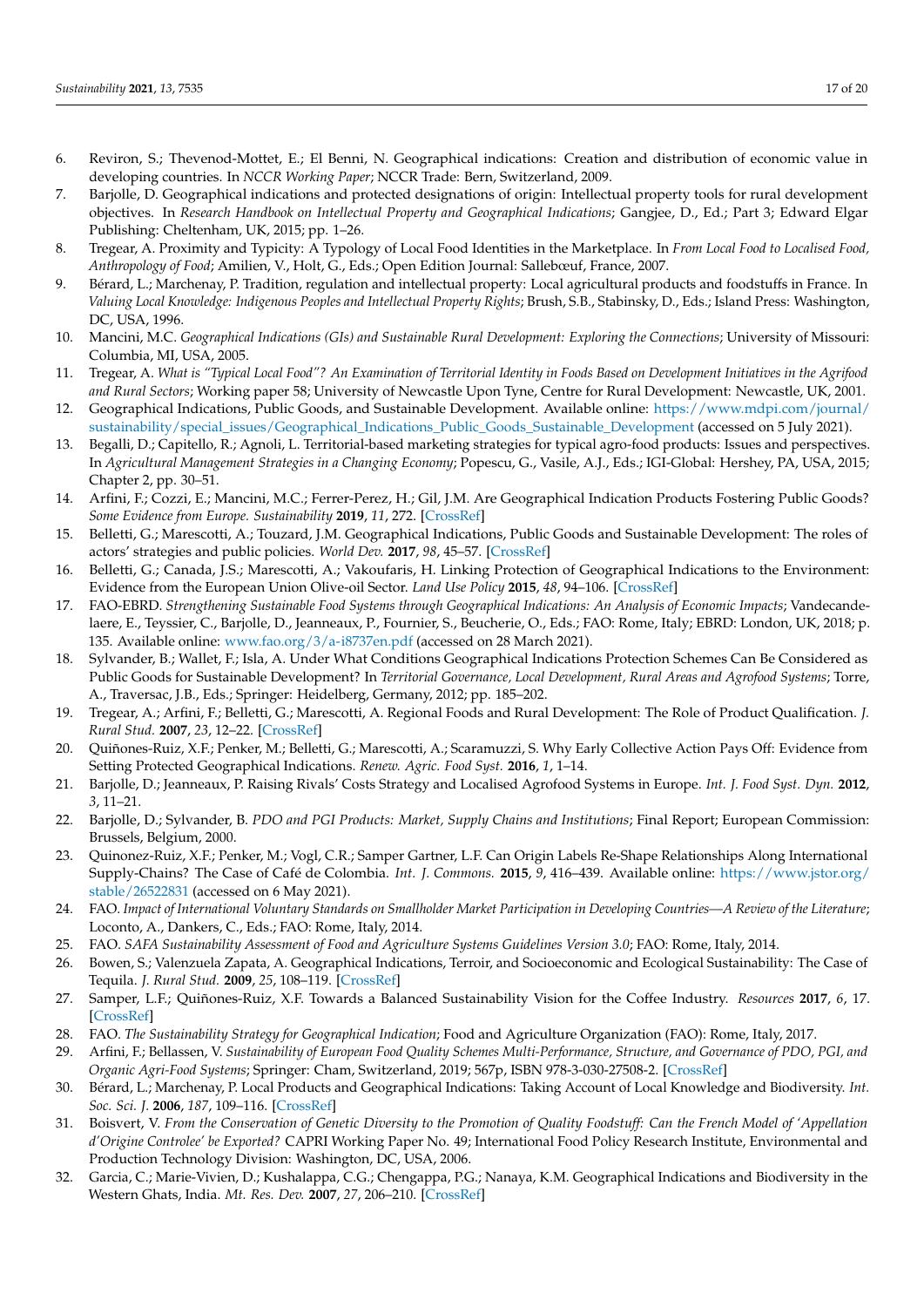- 33. Thévenod-Mottet, E. Geographical Indications and biodiversity. In *Agriculture, Biodiversity and Markets*; Lockie, S., Carpenter, D., Eds.; Earthscan: London, UK, 2010; pp. 201–212.
- <span id="page-17-0"></span>34. Larson, J. *Relevance of Geographical Indications and Designations of Origin for the Sustainable Use of Genetic Resources*; Global Facilitation Unit for Underutilized Species: Rome, Italy, 2007.
- <span id="page-17-1"></span>35. FAO. *The Nutrition and Health Potential of Geographical Indication Foods*; FAO: Rome, Italy, 2021.
- <span id="page-17-2"></span>36. FAO-WHO. *Rome Declaration on Nutrition. Conference Outcome Document*; Paper Presented at Second International Conference on Nutrition; FAO: Rome, Italy; WHO: Geneva, Switzerland, 2014. Available online: <www.fao.org/3/ml542e/ML542E.pdf> (accessed on 15 February 2021).
- 37. FAO-WHO. *Sustainable Healthy Diets—Guiding Principles*; FAO: Rome, Italy; WHO: Geneva, Switzerland, 2019.
- <span id="page-17-3"></span>38. Burlingame, B.; Dernini, S. *Sustainable diets; Linking Nutrition and Food Systems*; CABI Publishing: Oxon, UK, 2018; 280p.
- <span id="page-17-4"></span>39. FAO-Bioversity. Sustainable Diets and Biodiversity; Directions and Solutions for Policy, Research and Action. In Proceedings of the International Scientific Symposium Biodiversity and Sustainable Diets United against Hunger, Rome, Italy, 3–5 November 2010; Burlingame, B., Dernini, S., Eds.; Food and Agriculture Organization (FAO): Rome, Italy, 2010.
- <span id="page-17-5"></span>40. Mason, P.; Lang, T. *Sustainable Diets: How Ecological Nutrition Can Transform Consumption and the Food System*; Routledge: Oxon, UK, 2017; 353p.
- <span id="page-17-6"></span>41. Nicklaus, S.; Divaret-Chauveau, A.; Chardon, M.L.; Roduit, C.; Kaulek, V.; Ksiazek, E.; Dalphin, M.L.; Karvonen, A.M.; Kirjavainen, P.; Pekkanen, J.; et al. Pasture Study Group. The Protective Effect of Cheese Consumption at 18 Months on Allergic Diseases in the First 6 Years. *Allergy* **2019**, *74*, 788–798. [\[CrossRef\]](http://doi.org/10.1111/all.13650)
- <span id="page-17-7"></span>42. Monteiro, C.A.; Cannon, G.; Moubarac, J.-C.; Levy, R.B.; Louzada, M.L.C.; Jaime, P.C. The UN Decade of Nutrition, the NOVA Food Classification and the Trouble with Ultra-Processing. *Pub. Health Nutr.* **2018**, *21*, 5–17. [\[CrossRef\]](http://doi.org/10.1017/S1368980017000234)
- <span id="page-17-8"></span>43. Jeanneaux, P.; Mélo, A. Social Capital as a Specific Common: Application to PDO Comté Economic Performance. In Proceedings of the XVI◦ Biennial IASC Conference Practicing the Commons, Utrecht, The Netherlands, 10–14 July 2017.
- 44. Quiñones-Ruiz, X.F.; Penker, M.; Belletti, G.; Marescotti, A.; Scaramuzzi, S.; Barzini, E.; Pircher, M.; Leitgeb, F.; Samper-Gartner, L.F. Insights Into The Black Box of Collective Efforts for the Registration of Geographical Indications. *Land Use Policy* **2016**, *57*, 103–116. [\[CrossRef\]](http://doi.org/10.1016/j.landusepol.2016.05.021)
- <span id="page-17-9"></span>45. Gereffi, G.; Humphrey, J.; Sturgeon, T. The Governance of Global Value Chains. *Rev. Int. Polit. Econ.* **2005**, *12*, 78–104. [\[CrossRef\]](http://doi.org/10.1080/09692290500049805)
- <span id="page-17-10"></span>46. Quiñones Ruiz, X.F.; Nigmann, T.; Schreiber, C.; Neilson, J. Collective Action Milieus and Governance Structures of Protected Geographical Indications for Coffee in Colombia, Thailand and Indonesia. *Int. J. Commons.* **2020**, *14*, 329–343. [\[CrossRef\]](http://doi.org/10.5334/ijc.1007)
- <span id="page-17-11"></span>47. Traversac, J.B. Cooperation and Governance in Wine Territories: A New Institutional Economic Analysis. In *Territorial Governance, Local Development, Rural Areas and Agrofood Systems*; Torre, A., Traversac, J.B., Eds.; Springer: Berlin/Heidelberg, Germany, 2012; pp. 159–183.
- 48. Chappuis, J.M.; Sans, P. Actors' Coordination: Governance Structures and Institutions in Supply Chains of Protected Designation of Origin. In *The Socioeconomics of Origin Labelled Products in Agro-Food Supply Chains: Spatial, Institutional and Co-Ordination Aspects*; Sylvander, B., Barjolle, D., Arfini, F., Eds.; Series Actes et Communications; INRA: Paris, France, 2000; Volume 17.
- 49. Edelmann, H.; Quiñones-Ruiz, X.; Penker, M.; Scaramuzzi, S.; Broscha, K.; Jeanneaux, P.; Belletti, G.; Marescotti, A. Social Learning in Food Quality Governance—Evidences from Geographical Indications Amendments. *Int. J. Commons.* **2020**, *14*, 108–122. [\[CrossRef\]](http://doi.org/10.5334/ijc.968)
- <span id="page-17-12"></span>50. Kizos, T.; Koshaka, R.; Penker, M.; Piatti, C.; Reinhard Vogl, C.; Uchiyama, Y. The Governance of Geographical Indications: Experiences of Practical Implementation of Selected Case Studies in Austria, Italy, Greece and Japan. *Br. Food J.* **2017**, *119*, 2863–2879. [\[CrossRef\]](http://doi.org/10.1108/BFJ-01-2017-0037)
- <span id="page-17-13"></span>51. Belmin, R.; François Casabianca, F.; Meynard, J.M. Contribution of Transition Theory to the Study of Geographical Indication. *Environ. Innov. Soc. Transit.* **2018**, *27*, 32–47. [\[CrossRef\]](http://doi.org/10.1016/j.eist.2017.10.002)
- <span id="page-17-14"></span>52. Conneely, R.; Mahon, M. Protected Geographical Indications: Institutional Roles in Food Systems Governance and Rural Development. *Geoforum* **2015**, *60*, 14–21. [\[CrossRef\]](http://doi.org/10.1016/j.geoforum.2015.01.004)
- <span id="page-17-15"></span>53. Owen, L.; Udall, D.; Franklin, A.; Kneafsey, M. *Place-Based Pathways to Sustainability: Exploring Alignment between Geographical Indications and the Concept of Agroecology Territories in Wales*; MDPI: Basilea, Switzerland, 2020; 23p.
- <span id="page-17-16"></span>54. Areté. *Study on Assessing the Added Value of PDO/PGI Products, Executive Summary*; Study Commissioned by the European Commission; European Commission: Brussels, Belgium; Luxembourg, 2013.
- 55. Coulet, T. Assessing the economic impact of GI protection. In *Extending the Protection of Geographical Indications: Case Studies of Agricultural Products in Africa*; Blakeney, M., Coulet, T., Getachew, A.M., Mahop, M.T., Eds.; Routledge: London, UK, 2012; pp. 101–120.
- 56. Rangnekar. *The Socio-Economics of Geographical Indications: A Review of Empirical Evidence from Europe*; Issue Paper No. 8; International Centre for Trade and Sustainable Development: Geneva, Switzerland; The United Nations Conference on Trade and Development: Geneva, Switzerland, 2004.
- 57. Jena, P.R.; Grote, U. Impact Evaluation of Traditional Basmati Rice Cultivation in Uttarakhand State of Northern India: What Implications Does It Hold for Geographical Indications? *World Dev.* **2012**, *40*, 1895–1907. [\[CrossRef\]](http://doi.org/10.1016/j.worlddev.2012.04.004)
- 58. Jeongwook, S.; MacPherson, A. The Impact of Geographical Indication on the Revitalisation of a Regional Economy: A Case Study of "Boseong" Green Tea. *Area* **2007**, *39*, 518–527.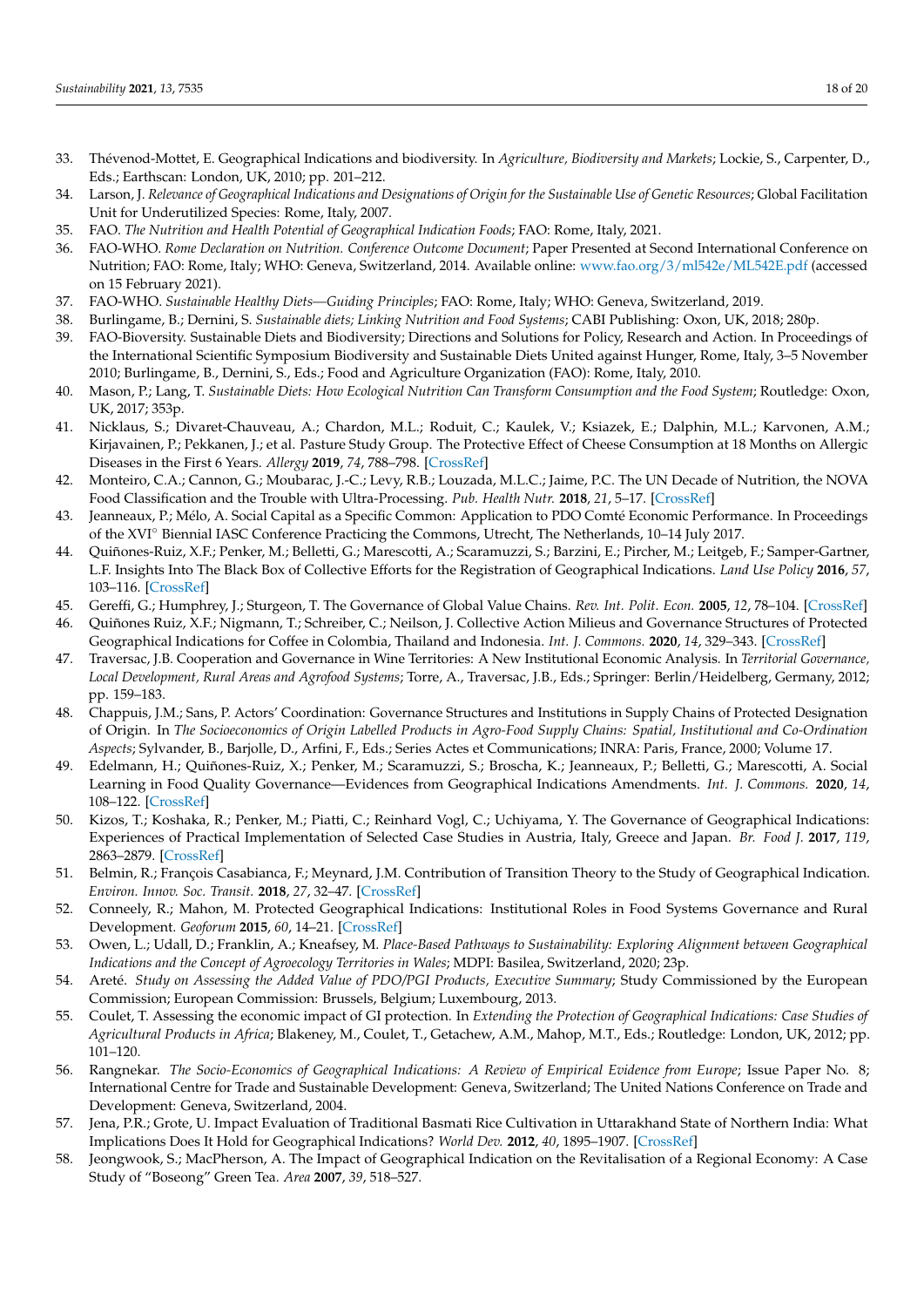- 59. Vakoufaris, H. The Impact of Ladotyri Mytilinis PDO Cheese on the Rural Development of Lesvos Island, Greece. *Local Environ.* **2010**, *15*, 27–41. [\[CrossRef\]](http://doi.org/10.1080/13549830903406057)
- <span id="page-18-0"></span>60. European Commission. Study on Economic Value of EU Quality Schemes, Geographical Indications (GIs) And Traditional Specialties Guaranteed (TSGs), Final Report. 2020. Available online: [https://op.europa.eu/en/publication-detail/-/publication/](https://op.europa.eu/en/publication-detail/-/publication/a7281794-7ebe-11ea-aea8-01aa75ed71a1) [a7281794-7ebe-11ea-aea8-01aa75ed71a1](https://op.europa.eu/en/publication-detail/-/publication/a7281794-7ebe-11ea-aea8-01aa75ed71a1) (accessed on 12 April 2021).
- <span id="page-18-1"></span>61. Barjolle, D.; Paus, M.; Perret, A. Impacts of Geographical Indications: Review of Methods and Empirical Evidences. In IAAE Congress 2009. Available online: [http://ageconsearch.umn.edu/bitstream/51737/2/PaperIAAE2009\\_85.pdf](http://ageconsearch.umn.edu/bitstream/51737/2/PaperIAAE2009_85.pdf) (accessed on 10 April 2021).
- <span id="page-18-2"></span>62. Belletti, G.; Marescotti, A. Evaluating the Effects of Protecting Geographical Indications: Scientific Context and Case Studies. In *The Effects of Protecting Geographical Indications. Ways And Means of their Evaluation*; Swiss Federal Institute of Intellectual Property: Berne, Switzerland, 2011; pp. 31–121.
- <span id="page-18-3"></span>63. Bramley, C. *A Review of the Socio-Economic Impact of Geographical Indications: Considerations for the Developing World*; WIPO Worldwide Symposium on Geographical Indications: Lima, Peru, 2011; pp. 1–22.
- <span id="page-18-4"></span>64. Bell, S.; Morse, S. *Sustainability Indicators: Measuring the Immeasurable*, 2nd ed.; Earthscan: London, UK, 2008.
- <span id="page-18-5"></span>65. Peana, C.; Migliorini, P.; Sottile, F. A Methodology for the Sustainability Assessment of Agri-Food Systems: An Application to the Slow Food Presidia Project. *Ecol. Soc.* **2014**, *19*, 24. [\[CrossRef\]](http://doi.org/10.5751/ES-06972-190424)
- <span id="page-18-6"></span>66. Morrison-Saunders, A.; Pope, J. Conceptualising and Managing Trade-Offs In Sustainability Assessment. *Environ. Impact Assess. Rev.* **2013**, *38*, 54–63. [\[CrossRef\]](http://doi.org/10.1016/j.eiar.2012.06.003)
- <span id="page-18-7"></span>67. FAO and oriGIn. *Sustainability Assessment Indicators for Geographical Indications (GIs)*; Report of the Online Expert Meeting, 23 July 2020; FAO: Rome, Italy, 2020; p. 11.
- <span id="page-18-8"></span>68. SDG. Global Indicator Framework for the Sustainable Development Goals and Targets of The 2030 Agenda for Sustainable Development. Adopted by the General Assembly (A/RES/71/313), Annual Refinements Contained in E/CN.3/2018/2 (Annex II), E/CN.3/2019/2 (Annex II), and 2020 Comprehensive Review Changes (Annex II) and Annual Refinements (Annex III) Contained in E/CN.3/2020/2, p. 21. Available online: [https://unstats.un.org/sdgs/indicators/Global%20Indicator%20Framework%20](https://unstats.un.org/sdgs/indicators/Global%20Indicator%20Framework%20after%202020%20review_Eng.pdf) [after%202020%20review\\_Eng.pdf](https://unstats.un.org/sdgs/indicators/Global%20Indicator%20Framework%20after%202020%20review_Eng.pdf) (accessed on 11 March 2021).
- <span id="page-18-9"></span>69. Global Reporting Initiative 2016–2019. *Consolidated Set of GRI Sustainability Reporting Standards*; Global Reporting Initiative: Amsterdam, The Netherlands, 2019.
- <span id="page-18-10"></span>70. SASB. Conceptual Framework. Sustainability Accounting Standards Board: San Francisco, California. 2017. Available online: [https://www.sasb.org/wp-content/uploads/2020/02/SASB\\_Conceptual-Framework\\_WATERMARK.pdf](https://www.sasb.org/wp-content/uploads/2020/02/SASB_Conceptual-Framework_WATERMARK.pdf) (accessed on 11 March 2020).
- <span id="page-18-11"></span>71. Schader, C.; Grenz, J.; Meier, M.S.; Stolze, M. Scope and Precision of Sustainability Assessment Approaches to Food Systems. *Ecol. Soc.* **2014**, *19*, 42. [\[CrossRef\]](http://doi.org/10.5751/ES-06866-190342)
- <span id="page-18-12"></span>72. Pintérd, L.; Hardib, P.; Martinuzzic, A.; Hall, J. Bellagio STAMP: Principles for Sustainability Assessment and Measurement. *Ecol. Indic.* **2012**, *17*, 20–28. [\[CrossRef\]](http://doi.org/10.1016/j.ecolind.2011.07.001)
- <span id="page-18-13"></span>73. Latruffe, L.; Diazabakana, A.; Bockstaller, C.; Desjeux, Y.; Finn, J.; Kelly, E.; Ryan, M.; Uthes, S. Measurement Of Sustainability In Agriculture: A Review of Indicators. *Stud. Agric. Econ.* **2016**, *118*, 123–130. [\[CrossRef\]](http://doi.org/10.7896/j.1624)
- <span id="page-18-14"></span>74. FAO. *SAFA Indicators*; FAO: Rome, Italy, 2013.
- 75. FAO. *Progress Report on the SDGs, Tracking Progress on Food and Agriculture-Related SDGs Indicators 2020*; Methodological Annex; FAO: Rome, Italy, 2020. Available online: <http://www.fao.org/sustainable-development-goals/indicators/en/> (accessed on 11 March 2021).
- 76. FAO. *Guidelines on Data Disaggregation for SDG Indicators Using Survey Data*; FAO: Rome, Italy, 2021. Available online: [https:](https://doi.org/10.4060/cb3253en) [//doi.org/10.4060/cb3253en](https://doi.org/10.4060/cb3253en) (accessed on 5 July 2021).
- 77. FAO. *FAO and the SDGs Indicators: Measuring Up to the 2030 Agenda for Sustainable Development*; FAO: Rome, Italy, 2015.
- <span id="page-18-15"></span>78. UNCTAD. *Guidance on Core Indicators for Entity Reporting on Contribution towards Implementation of the Sustainable Development Goals*; United Nations Conference on Trade and Development: Geneva, Switzerland, 2019; 60p. Available online: [https:](https://unctad.org/en/pages/PublicationWebflyer.aspx?publicationid=2469) [//unctad.org/en/pages/PublicationWebflyer.aspx?publicationid=2469](https://unctad.org/en/pages/PublicationWebflyer.aspx?publicationid=2469) (accessed on 10 February 2021).
- <span id="page-18-16"></span>79. Sustainable Agriculture Network. 2018. Available online: [https://static1.squarespace.com/static/59d44f074c0dbfb29da45615/t/](https://static1.squarespace.com/static/59d44f074c0dbfb29da45615/t/5af9bb93758d46ec30b13ada/1526316225479/Sustainable+Agriculture+Framework.pdf) [5af9bb93758d46ec30b13ada/1526316225479/Sustainable+Agriculture+Framework.pdf](https://static1.squarespace.com/static/59d44f074c0dbfb29da45615/t/5af9bb93758d46ec30b13ada/1526316225479/Sustainable+Agriculture+Framework.pdf) (accessed on 12 February 2021).
- 80. FAO. *Operational Guidelines for the Design, Implementation and Harmonization of Monitoring and Evaluation Systems for Climate-Smart Agriculture*; FAO: Rome, Italy, 2019.
- <span id="page-18-17"></span>81. FAO. *Developing Sustainable Food Value Chains Guiding Principles*; FAO: Rome, Italy, 2014; p. 75.
- <span id="page-18-18"></span>82. FAO. *TAPE Tool for Agroecology Performance Evaluation*; Process of Development and Guidelines for Application Test Version; FAO: Rome, Italy, 2019; 98p. Available online: <http://www.fao.org/3/ca7407en/ca7407en.pdf> (accessed on 5 March 2021).
- <span id="page-18-19"></span>83. FAO. *The 10 Elements of Agroecology. Guiding the Transition to Sustainable Food and Agricultural Systems*; FAO: Rome, Italy, 2018. Available online: <http://www.fao.org/3/I9037EN/i9037en.pdf> (accessed on 5 March 2021).
- <span id="page-18-20"></span>84. FAO. *Self-Evaluation and Holistic Assessment of Climate Resilience of Farmers and Pastoralists. Biodiversity & Ecosystem Services in Agricultural Production Systems*; Choptiany, J., Graub, B., Phillips, S., Colozza, D., Dixon, J., Eds.; FAO: Rome, Italy, 2015.
- <span id="page-18-21"></span>85. FAO. *Compendium of Indicators for Nutrition Sensitive Agriculture*; Herforth, A., Nicolò, G., Veillerette, B., Dufour, C., Eds.; FAO: Rome, Italy, 2016.